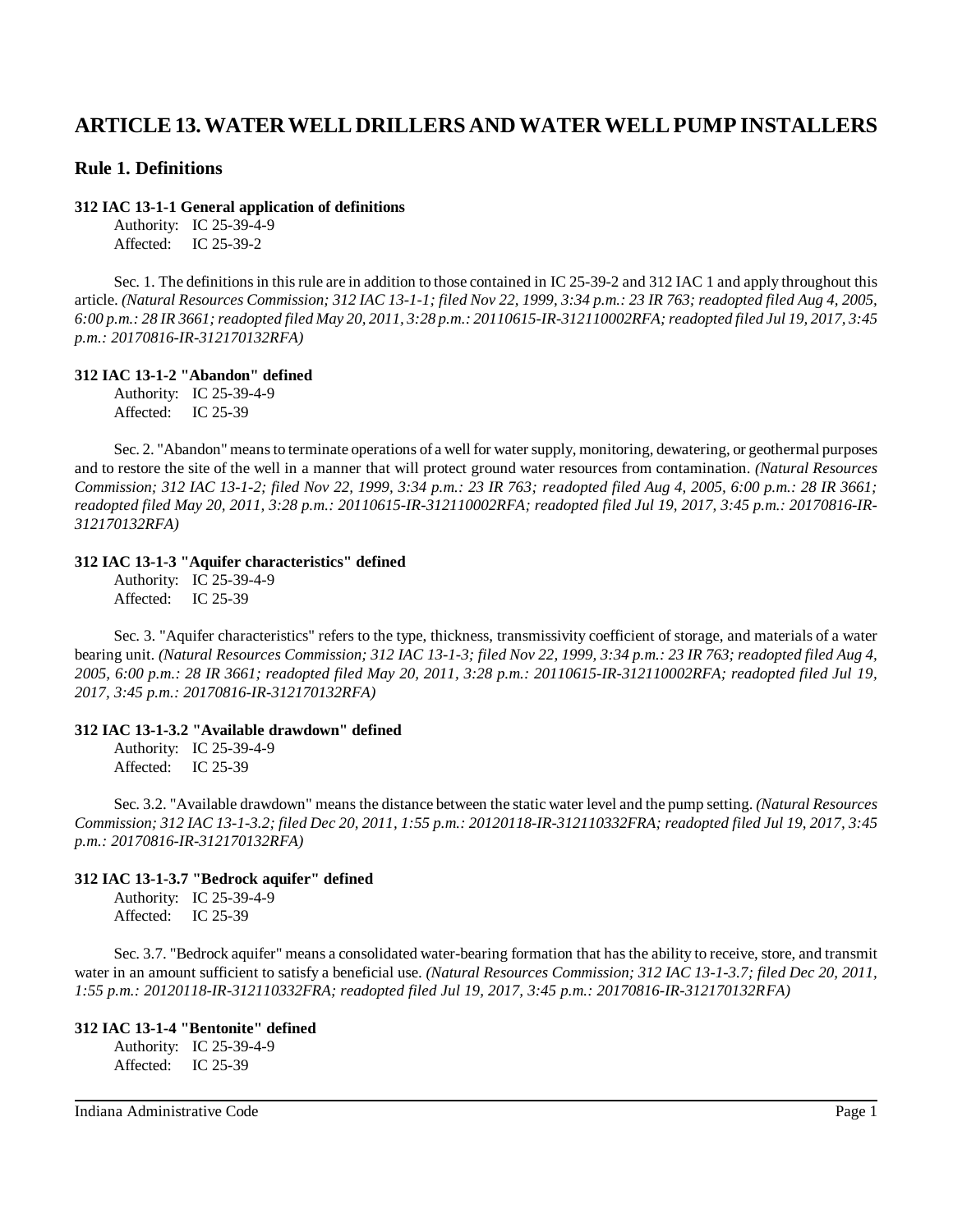Sec. 4. "Bentonite" means clay material composed predominantly of sodium montmorillonite that meets American Petroleum Institute specifications Standard 13-A (1985). *(Natural Resources Commission; 312 IAC 13-1-4; filed Nov 22, 1999, 3:34 p.m.:* 23 IR 763; readopted filed Aug 4, 2005, 6:00 p.m.: 28 IR 3661; readopted filed May 20, 2011, 3:28 p.m.: 20110615-IR-*312110002RFA; readopted filed Jul 19, 2017, 3:45 p.m.: 20170816-IR-312170132RFA)*

# **312 IAC 13-1-5 "Bentonite slurry" defined**

Authority: IC 25-39-4-9 Affected: IC 25-39

Sec. 5. "Bentonite slurry"means amixture, made according to manufacturer specifications, of water and commercial grouting or plugging bentonite that contains high concentrations of solids. The term does not include sodium bentonite products that contain low solid concentration or are designed for drilling fluid purposes. *(Natural Resources Commission; 312 IAC 13-1-5; filed Nov 22, 1999, 3:34 p.m.: 23 IR 763; readopted filed Aug 4, 2005, 6:00 p.m.: 28 IR 3661; readopted filed May 20, 2011, 3:28 p.m.: 20110615-IR-312110002RFA; readopted filed Jul 19, 2017, 3:45 p.m.: 20170816-IR-312170132RFA)*

# **312 IAC 13-1-6 "Bridge" defined**

Authority: IC 25-39-4-9 Affected: IC 25-39

Sec. 6. "Bridge" means a barrier created by any unwanted object or material that prevents the introduction of grouting materials in the borehole or well. *(Natural Resources Commission; 312 IAC 13-1-6; filed Nov 22, 1999, 3:34 p.m.: 23 IR 763;* readopted filed Aug 4, 2005, 6:00 p.m.: 28 IR 3661; readopted filed May 20, 2011, 3:28 p.m.: 20110615-IR-312110002RFA; *readopted filed Jul 19, 2017, 3:45 p.m.: 20170816-IR-312170132RFA)*

# **312 IAC 13-1-6.3 "Business day" defined**

Authority: IC 25-39-4-9 Affected: IC 25-39

Sec. 6.3. "Business day" has the meaning set forth in 610 IAC 6-1-2. *(Natural Resources Commission; 312 IAC 13-1-6.3; filed Dec 20, 2011, 1:55 p.m.: 20120118-IR-312110332FRA; readopted filed Jul 19, 2017, 3:45 p.m.: 20170816-IR-312170132RFA)*

# **312 IAC 13-1-7 "Coarse grade crushed bentonite" defined**

Authority: IC 25-39-4-9 Affected: IC 25-39

Sec. 7. "Coarse grade crushed bentonite" means natural bentonite crushed to an average size range of three-eighths (d) to three-fourths (34) inches. (Natural Resources Commission; 312 IAC 13-1-7; filed Nov 22, 1999, 3:34 p.m.: 23 IR 763; readopted filed Aug 4, 2005, 6:00 p.m.: 28 IR 3661; readopted filed May 20, 2011, 3:28 p.m.: 20110615-IR-312110002RFA; readopted filed *Jul 19, 2017, 3:45 p.m.: 20170816-IR-312170132RFA)*

# **312 IAC 13-1-8 "Competency examination" defined**

Authority: IC 25-39-4-9 Affected: IC 25-39

Sec. 8. "Competencyexamination" means an examination given bythe department that is designed to establish the capability and skill of an individual to operate as a water well driller or water well pump installer. *(Natural Resources Commission; 312 IAC 13-1-8; filed Nov 22, 1999, 3:34 p.m.: 23 IR 763; readopted filed Aug 4, 2005, 6:00 p.m.: 28 IR 3661; readopted filed May 20,*

Indiana Administrative Code Page 2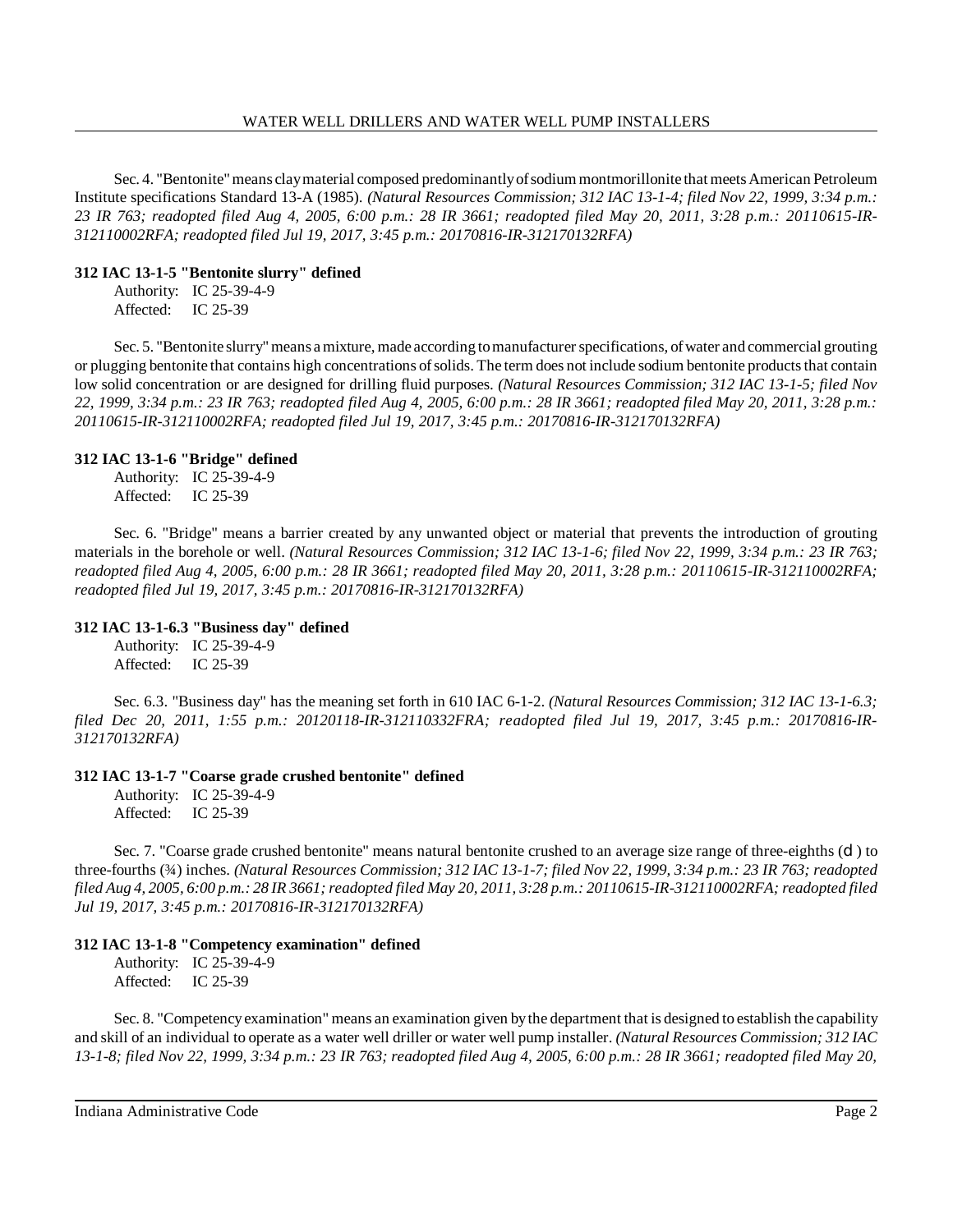*2011, 3:28 p.m.: 20110615-IR-312110002RFA; filed Dec 20, 2011, 1:55 p.m.: 20120118-IR-312110332FRA; readopted filed Jul 19, 2017, 3:45 p.m.: 20170816-IR-312170132RFA)*

#### **312 IAC 13-1-9 "Confined aquifer" defined**

Authority: IC 25-39-4-9 Affected: IC 25-39

Sec. 9. "Confined aquifer" means an aquifer that contains sufficient hydrostatic head to cause ground water to rise above the upper boundary of the aquifer. *(Natural Resources Commission; 312 IAC 13-1-9; filed Nov 22, 1999, 3:34 p.m.: 23 IR 764; readopted filed Aug 4, 2005, 6:00 p.m.: 28 IR 3661; readopted filed May 20, 2011, 3:28 p.m.: 20110615-IR-312110002RFA; readopted filed Jul 19, 2017, 3:45 p.m.: 20170816-IR-312170132RFA)*

### **312 IAC 13-1-10 "Contamination" defined**

Authority: IC 25-39-4-9 Affected: IC 25-39

Sec. 10. "Contamination" meansthe degradation of natural water quality as a result of human activities. *(Natural Resources Commission; 312 IAC 13-1-10; filed Nov 22, 1999, 3:34 p.m.: 23 IR 764; readopted filed Aug 4, 2005, 6:00 p.m.: 28 IR 3661; readopted filed May 20, 2011, 3:28 p.m.: 20110615-IR-312110002RFA; readopted filed Jul 19, 2017, 3:45 p.m.: 20170816-IR-312170132RFA)*

### **312 IAC 13-1-11 "Dewatering well" defined**

Authority: IC 25-39-4-9 Affected: IC 25-39

Sec. 11. "Dewatering well" means a temporary water well that:

(1) is used as part of a construction project to remove water from a surface or subsurface area; and

(2) ceases to be used upon completion of the construction project or shortly after completion of the project.

(Natural Resources Commission; 312 IAC 13-1-11; filed Nov 22, 1999, 3:34 p.m.: 23 IR 764; readopted filed Aug 4, 2005, 6:00 p.m.: 28 IR 3661; readopted filed May 20, 2011, 3:28 p.m.: 20110615-IR-312110002RFA; readopted filed Jul 19, 2017, 3:45 p.m.: *20170816-IR-312170132RFA)*

#### **312 IAC 13-1-11.5 "Direct supervision" defined**

Authority: IC 25-39-4-9 Affected: IC 25-39

Sec. 11.5. "Direct supervision" means to be physically present, on the job site, or otherwise in close proximity so as to be able to respond promptly and effectively in person. *(Natural Resources Commission; 312 IAC 13-1-11.5; filed Dec 20, 2011, 1:55 p.m.: 20120118-IR-312110332FRA; readopted filed Jul 19, 2017, 3:45 p.m.: 20170816-IR-312170132RFA)*

# **312 IAC 13-1-12 "Disinfection" defined**

Authority: IC 25-39-4-9 Affected: IC 25-39

Sec. 12. "Disinfection" means the process of destroying pathogenic micro-organisms, such as coliform bacteria. *(Natural* Resources Commission; 312 IAC 13-1-12; filed Nov 22, 1999, 3:34 p.m.: 23 IR 764; readopted filed Aug 4, 2005, 6:00 p.m.: 28 *IR 3661; readopted filed May 20, 2011, 3:28 p.m.: 20110615-IR-312110002RFA; readopted filed Jul 19, 2017, 3:45 p.m.: 20170816-IR-312170132RFA)*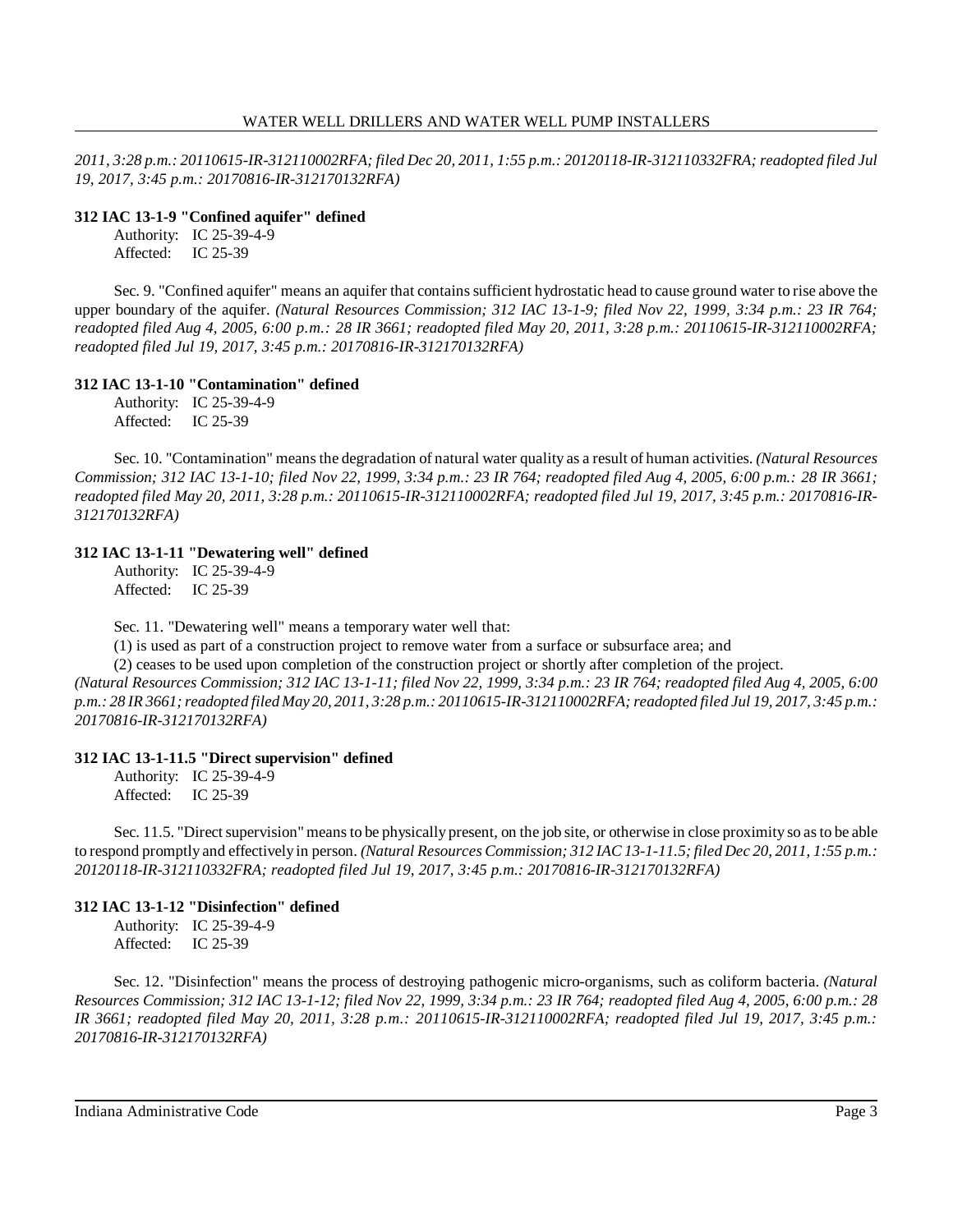#### **312 IAC 13-1-13 "Division" defined**

Authority: IC 25-39-4-9 Affected: IC 25-39

Sec. 13. "Division" means the division of water of the department. *(Natural Resources Commission; 312 IAC 13-1-13; filed* Nov 22, 1999, 3:34 p.m.: 23 IR 764; readopted filed Aug 4, 2005, 6:00 p.m.: 28 IR 3661; readopted filed May 20, 2011, 3:28 p.m.: *20110615-IR-312110002RFA; readopted filed Jul 19, 2017, 3:45 p.m.: 20170816-IR-312170132RFA)*

#### **312 IAC 13-1-14 "Drawdown" defined**

Authority: IC 25-39-4-9 Affected: IC 25-39

Sec. 14. "Drawdown" means the amount of lowering of the water level in a well resulting from the discharge of water by pumping from the well. (Natural Resources Commission; 312 IAC 13-1-14; filed Nov 22, 1999, 3:34 p.m.: 23 IR 764; readopted filed Aug 4, 2005, 6:00 p.m.: 28 IR 3661; readopted filed May 20, 2011, 3:28 p.m.: 20110615-IR-312110002RFA; readopted filed *Jul 19, 2017, 3:45 p.m.: 20170816-IR-312170132RFA)*

### **312 IAC 13-1-15 "Grout pipe" defined**

Authority: IC 25-39-4-9 Affected: IC 25-39

Sec. 15. "Grout pipe" means a length of hose or pipe positioned in the annular space of a well, between the well casing and the borehole, used for the introduction of grouting materials. *(Natural Resources Commission; 312 IAC 13-1-15; filed Nov 22,* 1999, 3:34 p.m.: 23 IR 764; readopted filed Aug 4, 2005, 6:00 p.m.: 28 IR 3661; readopted filed May 20, 2011, 3:28 p.m.: *20110615-IR-312110002RFA; readopted filed Jul 19, 2017, 3:45 p.m.: 20170816-IR-312170132RFA)*

# **312 IAC 13-1-16 "High capacity water well" defined**

Authority: IC 25-39-4-9 Affected: IC 25-39

Sec. 16. "High capacity water well" means a well that has the capability of withdrawing one hundred thousand (100,000) gallons of ground water or more in one (1) day. *(Natural Resources Commission; 312 IAC 13-1-16; filed Nov 22, 1999, 3:34 p.m.: 23 IR 764; readopted filed Aug 4, 2005, 6:00 p.m.: 28 IR 3661; readopted filed May 20, 2011, 3:28 p.m.: 20110615-IR-312110002RFA; readopted filed Jul 19, 2017, 3:45 p.m.: 20170816-IR-312170132RFA)*

#### **312 IAC 13-1-17 "Medium grade crushed bentonite" defined**

Authority: IC 25-39-4-9 Affected: IC 25-39

Sec. 17. "Medium grade crushed bentonite" means natural bentonite crushed to an average size range of one-fourth (¼) to three-eighths (C) inch. (Natural Resources Commission; 312 IAC 13-1-17; filed Nov 22, 1999, 3:34 p.m.: 23 IR 764; readopted filed Aug 4, 2005, 6:00 p.m.: 28 IR 3661; readopted filed May 20, 2011, 3:28 p.m.: 20110615-IR-312110002RFA; readopted filed *Jul 19, 2017, 3:45 p.m.: 20170816-IR-312170132RFA)*

# **312 IAC 13-1-18 "Monitoring well" defined**

Authority: IC 25-39-4-9 Affected: IC 25-39

Sec. 18. "Monitoring well" means a well installed to obtain hydrogeological information or to monitor the quality or quantity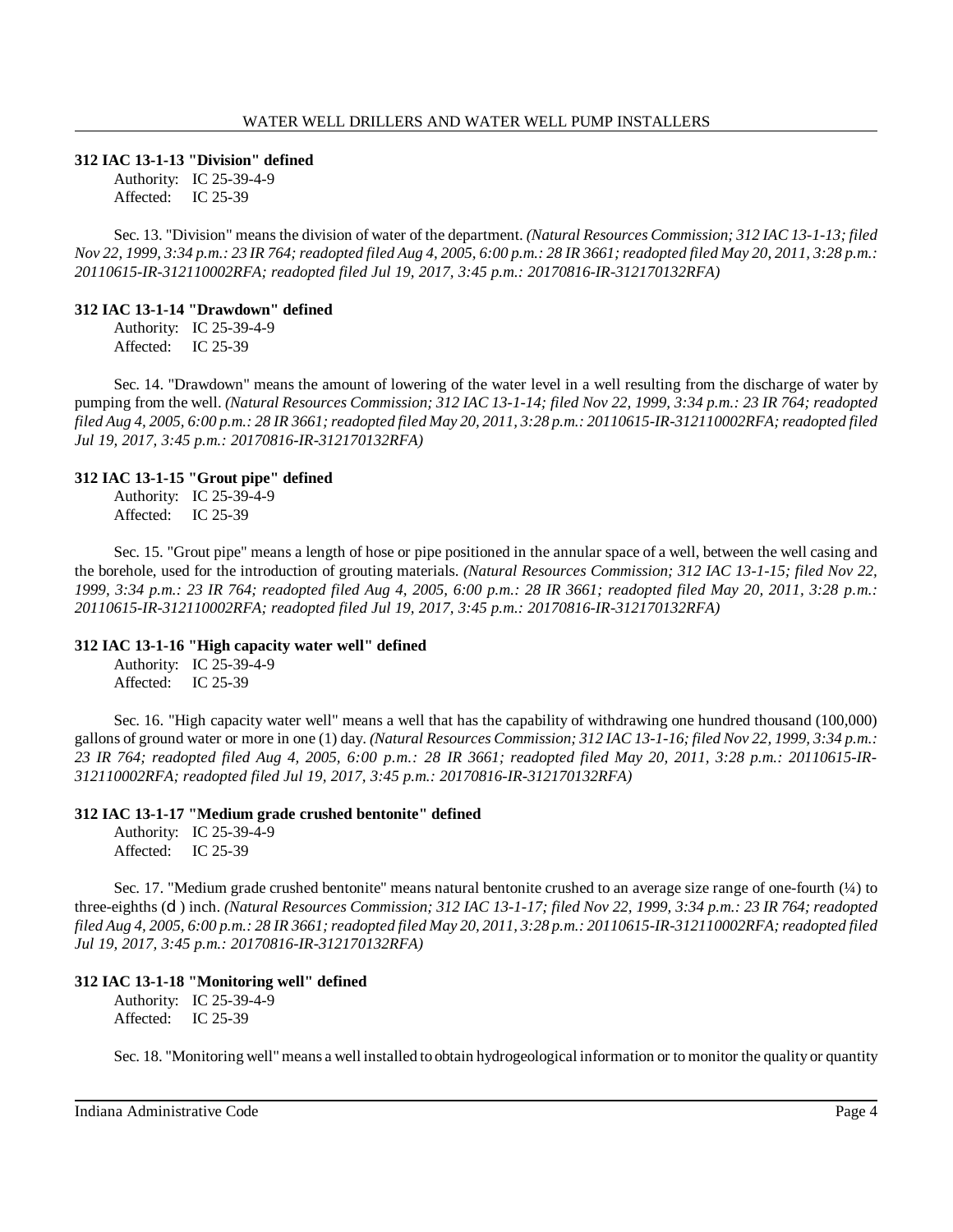of ground water. *(Natural Resources Commission; 312 IAC 13-1-18; filed Nov 22, 1999, 3:34 p.m.: 23 IR 764; readopted filed* Aug 4, 2005, 6:00 p.m.: 28 IR 3661; readopted filed May 20, 2011, 3:28 p.m.: 20110615-IR-312110002RFA; readopted filed Jul *19, 2017, 3:45 p.m.: 20170816-IR-312170132RFA)*

# **312 IAC 13-1-19 "Operating well drilling equipment" defined**

Authority: IC 25-39-4-9 Affected: IC 25-39

Sec. 19. "Operating well drilling equipment" means to use equipment to drill a well. *(Natural Resources Commission; 312* IAC 13-1-19; filed Nov 22, 1999, 3:34 p.m.: 23 IR 764; readopted filed Aug 4, 2005, 6:00 p.m.: 28 IR 3661; readopted filed May *20, 2011, 3:28 p.m.: 20110615-IR-312110002RFA; readopted filed Jul 19, 2017, 3:45 p.m.: 20170816-IR-312170132RFA)*

# **312 IAC 13-1-19.3 "Personal use" defined**

Authority: IC 25-39-4-9 Affected: IC 14-8-2-202; IC 25-39

Sec. 19.3. "Personal use" means the use of a water well or water well pumping equipment for water supply purposes if either: (1) located on property owned or in possession of a person as defined in IC 14-8-2-202; or

(2) with respect to a public water supply utility, possessed by a permanent employee of the public water supply utility. *(Natural Resources Commission; 312 IAC 13-1-19.3; filed Dec 20, 2011, 1:55 p.m.: 20120118-IR-312110332FRA; readopted filed Jul 19, 2017, 3:45 p.m.: 20170816-IR-312170132RFA)*

# **312 IAC 13-1-19.5 "Pitless adapter" defined**

Authority: IC 25-39-4-9 Affected: IC 25-39

Sec. 19.5. "Pitless adapter" means an assembly of parts that:

(1) allows water to pass through the wall of the well casing or extension of the well casing;

(2) provides access to the well and the parts of the pumping system within the well;

(3) provides for the transportation of water; and

(4) protects the well from contamination at or near the surface.

*(Natural Resources Commission; 312 IAC 13-1-19.5; filed Dec 20, 2011, 1:55 p.m.: 20120118-IR-312110332FRA; readopted filed Jul 19, 2017, 3:45 p.m.: 20170816-IR-312170132RFA)*

# **312 IAC 13-1-19.7 "Pitless unit" defined**

Authority: IC 25-39-4-9 Affected: IC 25-39

Sec. 19.7. "Pitless unit" means a factory assembled device consisting of the pitless adapter, a mechanism that attaches to the well casing, and a well casing riser in a single unit to prevent contaminants from entering the well. *(Natural Resources* Commission; 312 IAC 13-1-19.7; filed Dec 20, 2011, 1:55 p.m.: 20120118-IR-312110332FRA; readopted filed Jul 19, 2017, 3:45 *p.m.: 20170816-IR-312170132RFA)*

# **312 IAC 13-1-20 "Public water supply well" defined**

Authority: IC 25-39-4-9 Affected: IC 25-39

Sec. 20. "Public water supply well" means a well that provides a source of water to a public water system as defined in 327 IAC 8-2-1 that serves either of the following:

Indiana Administrative Code **Page 5** Page 5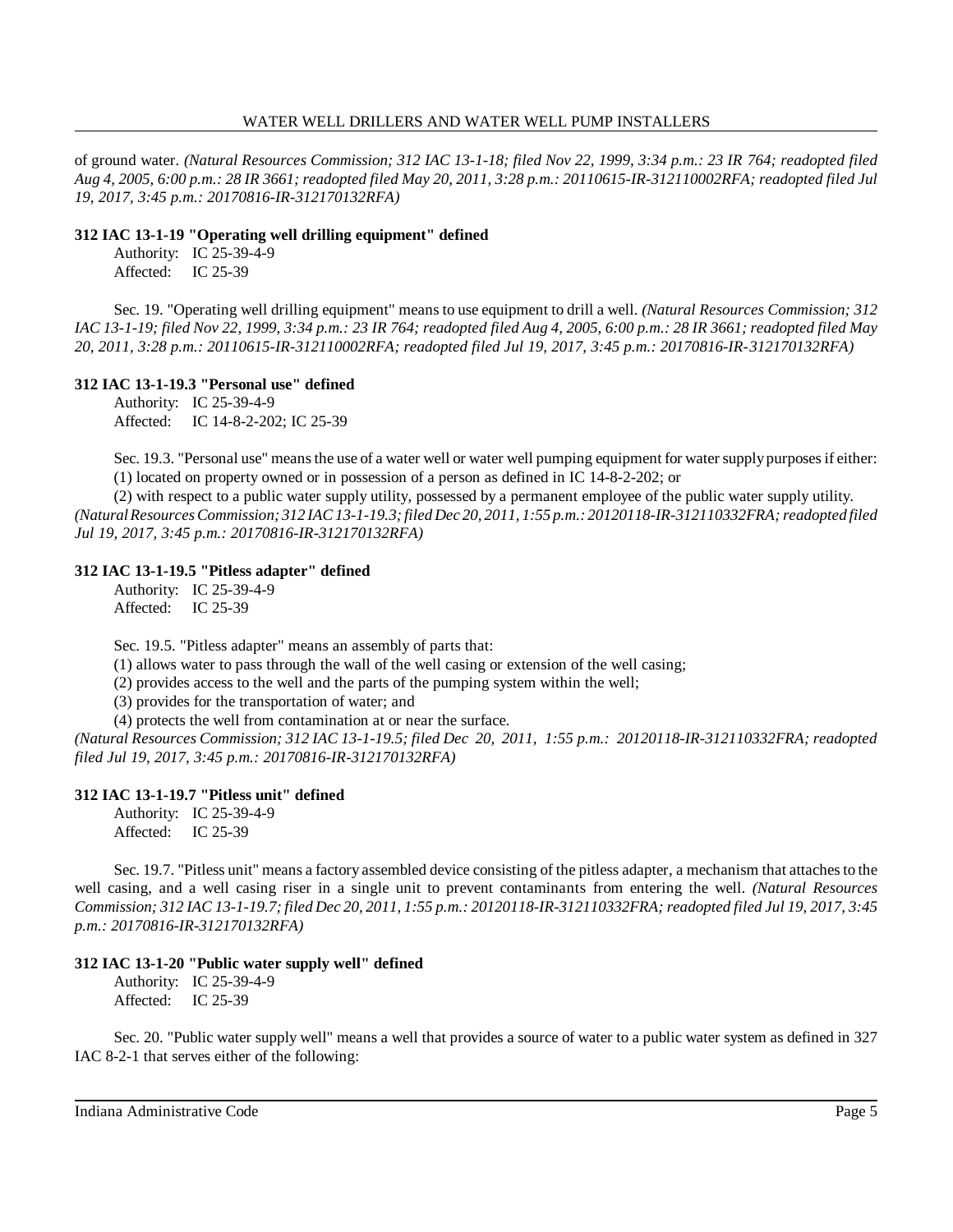(1) At least fifteen (15) service connections used by year-round residents or regularly serves at least twenty-five (25) yearround residents.

(2) At least fifteen (15) service connections used by nonresidents or regularly serves twenty-five (25) or more nonresident individuals daily for at least sixty (60) days per year.

(Natural Resources Commission; 312 IAC 13-1-20; filed Nov 22, 1999, 3:34 p.m.: 23 IR 764; readopted filed Aug 4, 2005, 6:00 *p.m.: 28 IR 3661; readopted filed May 20, 2011, 3:28 p.m.: 20110615-IR-312110002RFA; filed Dec 20, 2011, 1:55 p.m.: 20120118-IR-312110332FRA; readopted filed Jul 19, 2017, 3:45 p.m.: 20170816-IR-312170132RFA)*

### **312 IAC 13-1-20.4 "Pump installation" defined**

Authority: IC 25-39-4-9 Affected: IC 25-39

Sec. 20.4. (a) Except as provided in subsection (b), "pump installation" means placement and preparation for operation of equipment and materials used in withdrawing or obtaining water from a well. The term includes construction to enter the well and to establish seals and safeguards to protect water from contamination.

(b) The term does not apply to activities in association with a monitoring well or a dewatering well. *(Natural Resources* Commission; 312 IAC 13-1-20.4; filed Dec 20, 2011, 1:55 p.m.: 20120118-IR-312110332FRA; readopted filed Jul 19, 2017, 3:45 *p.m.: 20170816-IR-312170132RFA)*

### **312 IAC 13-1-21 "Reference" defined**

Authority: IC 25-39-4-9 Affected: IC 25-39

Sec. 21. "Reference" means a person who attests to the character and professional qualifications of an applicant for a license. (Natural Resources Commission; 312 IAC 13-1-21; filed Nov 22, 1999, 3:34 p.m.: 23 IR 765; readopted filed Aug 4, 2005, 6:00 p.m.: 28 IR 3661; readopted filed May 20, 2011, 3:28 p.m.: 20110615-IR-312110002RFA; readopted filed Jul 19, 2017, 3:45 p.m.: *20170816-IR-312170132RFA)*

# **312 IAC 13-1-22 "Regulatory flood" defined**

Authority: IC 25-39-4-9 Affected: IC 25-39

Sec. 22. "Regulatoryflood" hasthe meaning set forth in 310 IAC 6-1-3(32). *(Natural ResourcesCommission; 312 IAC 13-1-* 22; filed Nov 22, 1999, 3:34 p.m.: 23 IR 765; readopted filed Aug 4, 2005, 6:00 p.m.: 28 IR 3661; readopted filed May 20, 2011, *3:28 p.m.: 20110615-IR-312110002RFA; readopted filed Jul 19, 2017, 3:45 p.m.: 20170816-IR-312170132RFA)*

# **312 IAC 13-1-23 "Thermoplastic pipe" defined**

Authority: IC 25-39-4-9 Affected: IC 25-39

Sec. 23. "Thermoplastic pipe" means plastic well pipe made of acrylonitrile butadiene styrene, polyvinyl chloride, or rubbermodified polystyrene with standards listed in American Society of Testing Materials. *(Natural Resources Commission; 312 IAC* 13-1-23; filed Nov 22, 1999, 3:34 p.m.: 23 IR 765; readopted filed Aug 4, 2005, 6:00 p.m.: 28 IR 3661; readopted filed May 20, *2011, 3:28 p.m.: 20110615-IR-312110002RFA; readopted filed Jul 19, 2017, 3:45 p.m.: 20170816-IR-312170132RFA)*

# **312 IAC 13-1-24 "Unconsolidated aquifer" defined**

Authority: IC 25-39-4-9 Affected: IC 25-39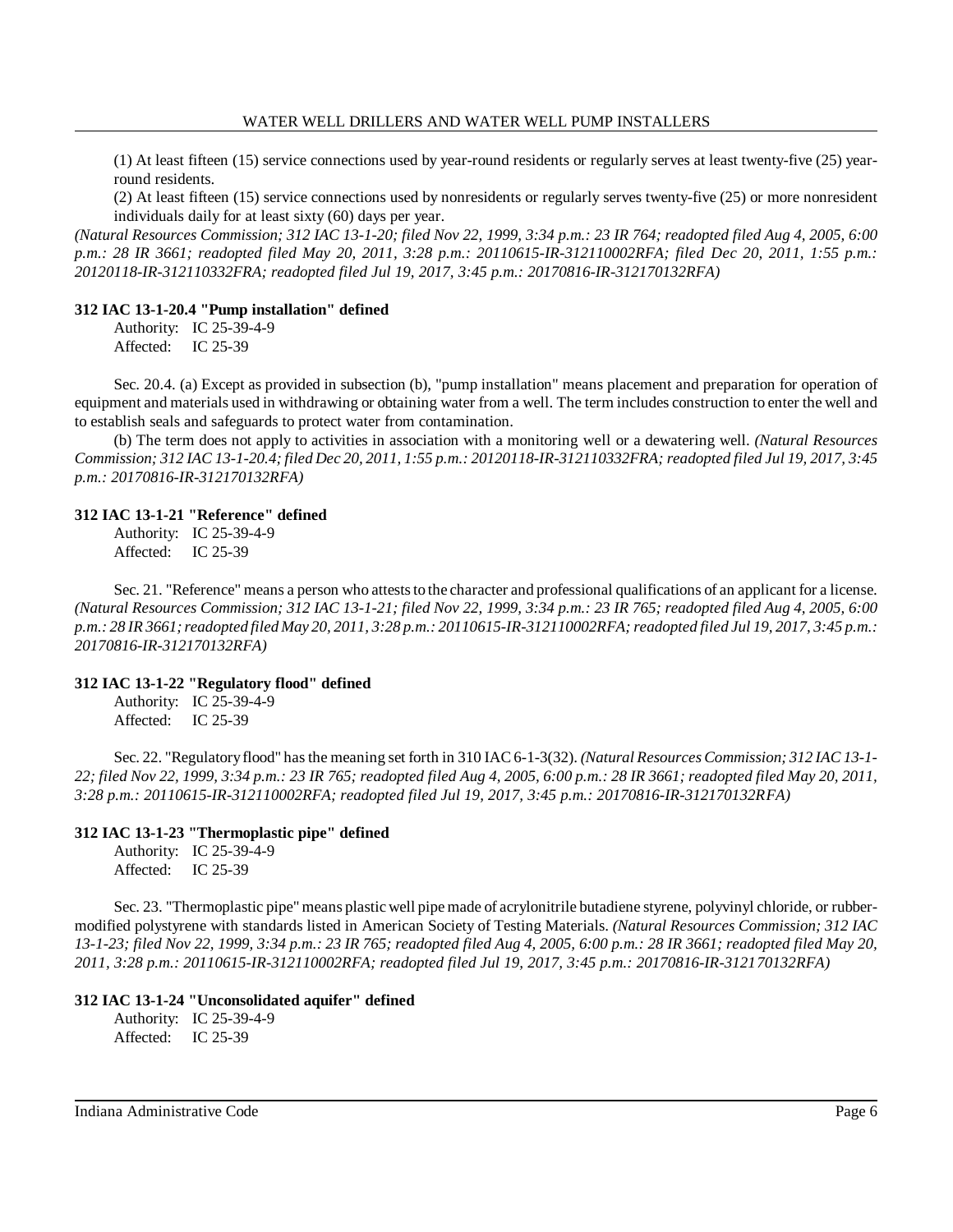Sec. 24. "Unconsolidated aquifer" means geologic material or deposits, other than bedrock, that can receive, store, and transmit water in amounts that will satisfy a beneficial use. Examples of these geologic materials and deposits include sand and gravel. (Natural Resources Commission; 312 IAC 13-1-24; filed Nov 22, 1999, 3:34 p.m.: 23 IR 765; readopted filed Aug 4, 2005, *6:00 p.m.: 28 IR 3661; readopted filed May 20, 2011, 3:28 p.m.: 20110615-IR-312110002RFA; filed Dec 20, 2011, 1:55 p.m.: 20120118-IR-312110332FRA; readopted filed Jul 19, 2017, 3:45 p.m.: 20170816-IR-312170132RFA)*

### **312 IAC 13-1-24.8 "Well cap" defined**

Authority: IC 25-39-4-9 Affected: IC 25-39

Sec. 24.8. "Well cap" means a welded, threaded, glued, or mechanically attached apparatus that:

(1) overlaps the top of the well casing or pitless unit with a downward flange; and

(2) encloses the atmospheric termination of a well casing or pitless unit.

*(Natural ResourcesCommission; 312 IAC13-1-24.8;filed Dec 20, 2011, 1:55 p.m.: 20120118-IR-312110332FRA; readopted filed Jul 19, 2017, 3:45 p.m.: 20170816-IR-312170132RFA)*

### **312 IAC 13-1-25 "Well pit" defined**

Authority: IC 25-39-4-9 Affected: IC 25-39

Sec. 25. "Well pit" means a subsurface excavation that contains a well. *(Natural Resources Commission; 312 IAC 13-1-25;* filed Nov 22, 1999, 3:34 p.m.: 23 IR 765; readopted filed Aug 4, 2005, 6:00 p.m.: 28 IR 3661; readopted filed May 20, 2011, 3:28 *p.m.: 20110615-IR-312110002RFA; readopted filed Jul 19, 2017, 3:45 p.m.: 20170816-IR-312170132RFA)*

### **312 IAC 13-1-26 "Well seal" defined**

Authority: IC 25-39-4-9 Affected: IC 25-39

Sec. 26. "Well seal" means a device used to establish a watertight closure at the atmospheric termination of the well casing or pitless unit to prevent contaminants and other materials from entering a well. *(Natural Resources Commission; 312 IAC 13-1- 26; filed Dec 20, 2011, 1:55 p.m.: 20120118-IR-312110332FRA; readopted filed Jul 19, 2017, 3:45 p.m.: 20170816-IR-312170132RFA)*

#### **312 IAC 13-1-27 "Well vent" defined**

Authority: IC 25-39-4-9 Affected: IC 25-39

Sec. 27. "Well vent" means an opening at the upper terminal of a well to provide:

(1) equalization of air pressure in the well; or

(2) release of gases.

(Natural Resources Commission; 312 IAC 13-1-27; filed Dec 20, 2011, 1:55 p.m.: 20120118-IR-312110332FRA; readopted filed *Jul 19, 2017, 3:45 p.m.: 20170816-IR-312170132RFA)*

# **Rule 2. Drilling License and Well Records**

#### **312 IAC 13-2-1 Application form**

Authority: IC 25-39-4-9 Affected: IC 25-39-3-3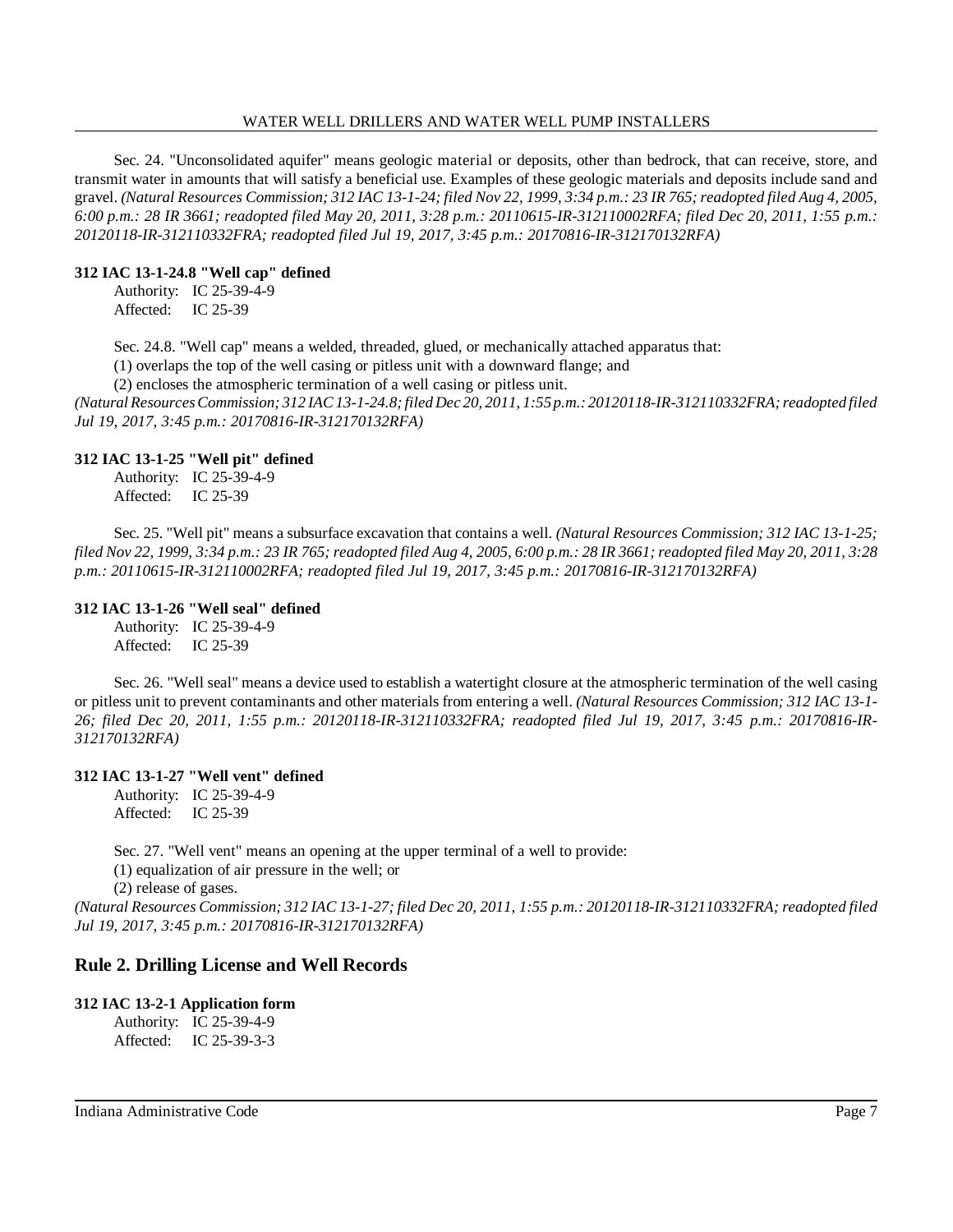Sec. 1. (a) An initial application for a license as a water well driller or water well pump installer must be completed on a departmental form and must include the following:

(1) The:

(A) name;

- (B) current address;
- (C) telephone number; and

(D) birth date;

of the applicant.

(2) The:

- (A) type of drilling or pump installation equipment the applicant uses; and
- (B) number of years the applicant has operated that type of equipment.
- (3) The applicable employment experience of the applicant.
- (4) The signature of the applicant attesting to or affirming the accuracy of the information on the application.
- (5) The license fee established under section 2 of this rule.
- (6) Statements by references under IC  $25-39-3-3(a)(2)$ .

(b) Subsequent applications must provide what is required in subsection (a)(1), (a)(4), and (a)(5). *(Natural Resources* Commission; 312 IAC 13-2-1; filed Nov 22, 1999, 3:34 p.m.: 23 IR 765; readopted filed Aug 4, 2005, 6:00 p.m.: 28 IR 3661; *readopted filed May 20, 2011, 3:28 p.m.: 20110615-IR-312110002RFA; filed Dec 20, 2011, 1:55 p.m.: 20120118-IR-312110332FRA; readopted filed Jul 19, 2017, 3:45 p.m.: 20170816-IR-312170132RFA)*

# **312 IAC 13-2-2 License fee; duplicate license**

Authority: IC 25-1-8-2; IC 25-39-4-9 Affected: IC 25-39

Sec. 2. (a) The fee to accompany any application for a license as a water well driller or water well pump installer is one hundred dollars (\$100) for a calendar year.

(b) A person who is issued a license as a water well driller or water well pump installer may apply to the department for a duplicate license (which is effective during the same calendar year) if the original license:

- (1) is lost;
- (2) is stolen;

(3) is destroyed; or

(4) otherwise becomes unavailable to the driller.

*(Natural Resources Commission; 312 IAC 13-2-2; filed Nov 22, 1999, 3:34 p.m.: 23 IR 765; readopted filed Aug 4, 2005, 6:00* p.m.: 28 IR 3661; readopted filed May 20, 2011, 3:28 p.m.: 20110615-IR-312110002RFA; filed Dec 20, 2011, 1:55 p.m.: *20120118-IR-312110332FRA; readopted filed Jul 19, 2017, 3:45 p.m.: 20170816-IR-312170132RFA)*

# **312 IAC 13-2-3 License renewals and restorations**

Authority: IC 25-39-4-9 Affected: IC 25-39

Sec. 3. (a) A license may be renewed for the following year, without examination, under section 1(b) of this rule.

(b) An applicant for license renewal must:

(1) include a copy of forms verifying the hours of approved continuing education completed; and

(2) attest to compliance with all continuing education requirements.

(c) If at least one (1) year has passed since a person's license expired, the person must again:

(1) satisfy a competency examination;

- (2) complete an application under section 1(a) of this rule; and
- (3) submit a license fee;

before restoration of the license.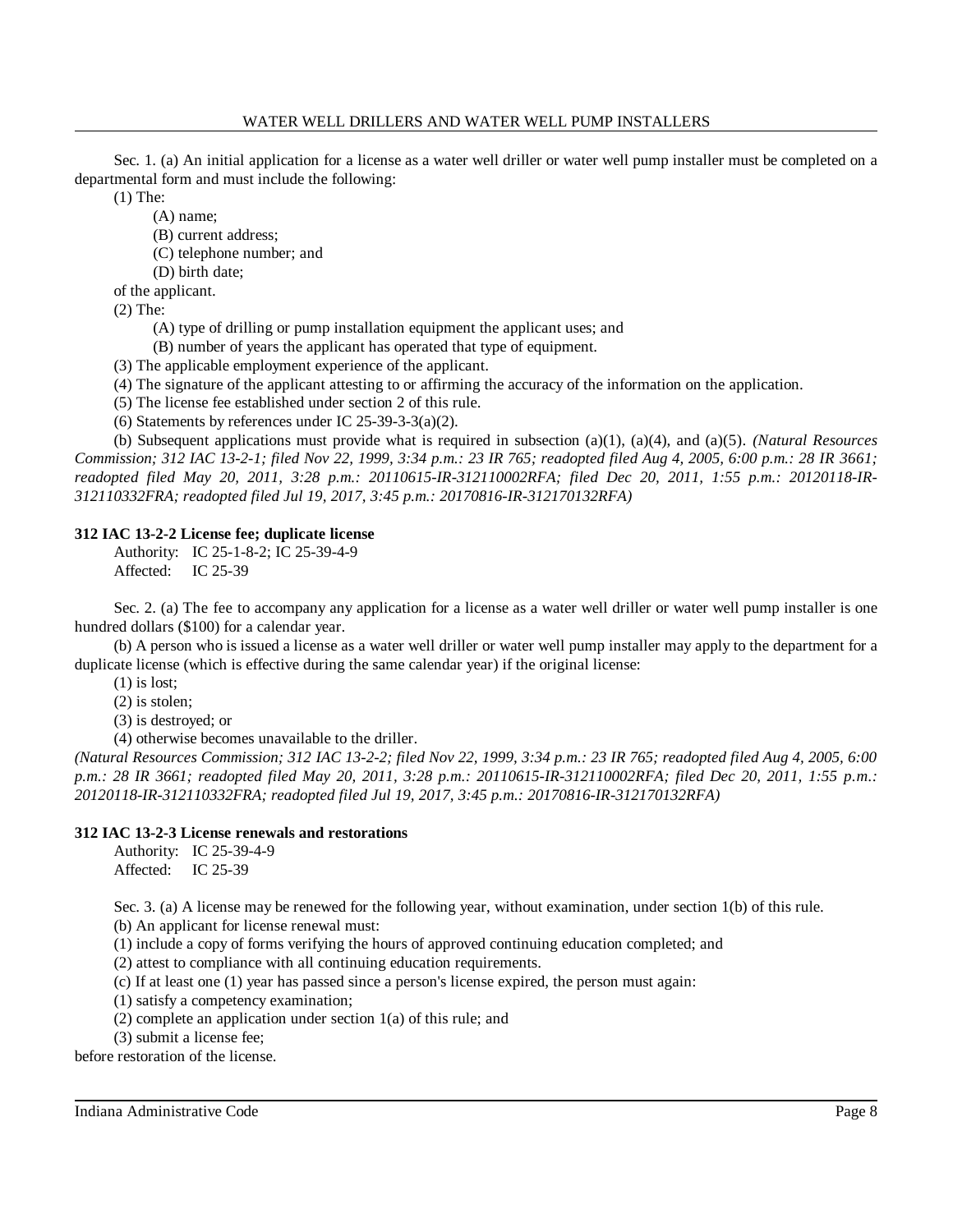(d) A water well driller or water well pump installer must deliver a completed renewal application form to the division at least five (5) business days before the renewal is to become effective. *(Natural Resources Commission; 312 IAC 13-2-3; filed Nov 22, 1999, 3:34 p.m.: 23 IR 765; readopted filed Aug 4, 2005, 6:00 p.m.: 28 IR 3661; readopted filed May 20, 2011, 3:28 p.m.: 20110615-IR-312110002RFA; filed Dec 20, 2011, 1:55 p.m.: 20120118-IR-312110332FRA; readopted filed Jul 19, 2017, 3:45 p.m.: 20170816-IR-312170132RFA)*

# **312 IAC 13-2-3.3 Continuing education requirements**

Authority: IC 25-39-4-9 Affected: IC 25-39

Sec. 3.3. (a) A licensed water well driller who has held a license for at least one (1) calendar year must complete at least six (6) hours of approved continuing education before December 31 of each even-numbered year and must retain the following information for each course completed:

(1) The number of hours spent in the continuing education course.

(2) The name of the person or organization presenting the continuing education course.

(3) The date, location, and title of the continuing education course.

(4) The number of hours of continuing education awarded for the course.

(b) A licensed water well pump installer who has held a license for at least one (1) calendar year must complete at least six (6) hours of approved continuing education before December 31 of each even-numbered year and must retain the following information for each course completed:

(1) The number of hours spent in the continuing education course.

(2) The name of the person or organization presenting the continuing education course.

(3) The date, location, and title of the continuing education course.

(4) The number of hours of continuing education awarded for the course.

(c) If a licensed water well driller or a licensed water well pump installer demonstrates good cause for a delay in completing continuing education requirements, the department may approve hours for continuing education that are taken after the periods prescribed by subsection (a) or (b).

(d) Hours earned under subsection *[subsections]* (a) through (c) cannot be applied to the following two (2) year cycle for continuing education.

(e) A licensed water well driller and a licensed water well pump installer must maintain verification of attendance in a continuing education course for at least three (3) years. *(Natural Resources Commission; 312 IAC 13-2-3.3; filed Dec 20, 2011, 1:55 p.m.: 20120118-IR-312110332FRA; readopted filed Jul 19, 2017, 3:45 p.m.: 20170816-IR-312170132RFA)*

# **312 IAC 13-2-3.5 Approval of continuing education courses**

Authority: IC 25-39-4-9 Affected: IC 25-39

Sec. 3.5. (a) The department may approve a continuing education course for purposes of this rule that addresses one (1) of the following topics:

(1) Water well construction, rehabilitation, and abandonment.

(2) Installation and repair of water well pumping equipment.

(3) Grouting of water wells.

(4) Water well disinfection and water sample collection.

(5) Pumping test procedures and ground water resource evaluations.

(6) Evaluation and remediation of ground water contamination.

(7) Another topic approved by the department under IC 25-39.

(b) A person applying for approval of a continuing education course must provide the following information to the department:

(1) The name of the person or organization presenting the continuing education course.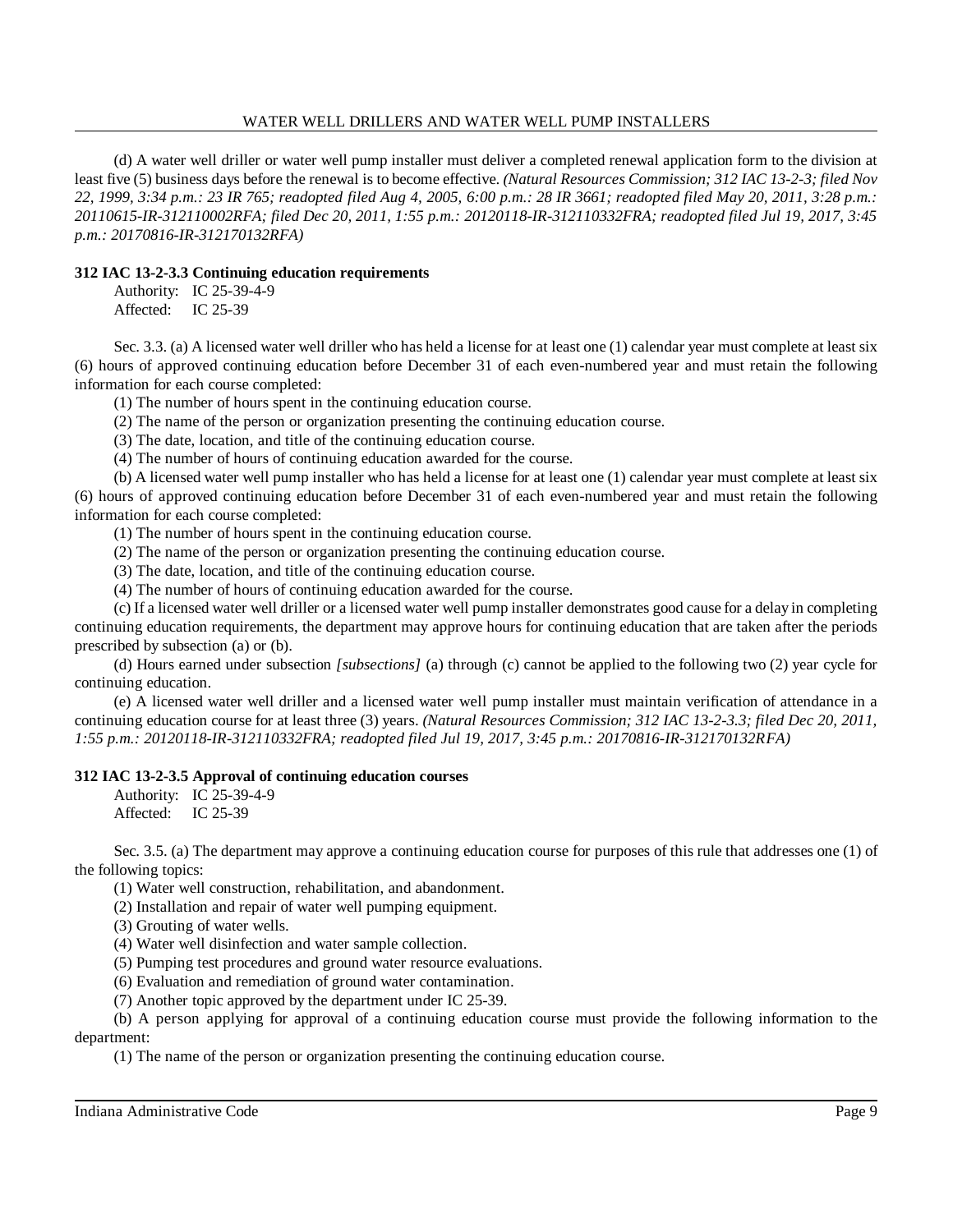(2) The title of the course and subjects that will be presented.

(3) The date, location, and time schedule of the course.

(4) The number of hours of continuing education to be awarded for the course.

(5) A course outline for each subject to be offered.

(6) The fee to be charged for each course.

(7) Any other information reasonably requested by the department.

(c) An application for approval of a continuing education course must be received by the department not lessthan thirty (30) days before the date scheduled for the course. The department shall approve, approve with conditions, or deny the application not more than ten (10) business days after receiving the application.

(d) Not more than forty-five (45) days after the continuing education course is concluded, the person conducting the course must submit the following to the department on a departmental form:

(1) The name of the person or organization presenting the continuing education course.

(2) The title of the course.

(3) The date, location, and time schedule of the course.

(4) The name of each individual attending the course.

(5) The well driller license number or pump installer license number, or both, for each person attending the course.

(6) The number of hours of continuing education each person received.

(e) The department shall maintain and make available to the public a list of future courses that are approved to meet the continuing education requirements of thisrule. *(Natural Resources Commission; 312 IAC 13-2-3.5; filed Dec 20, 2011, 1:55 p.m.: 20120118-IR-312110332FRA; readopted filed Jul 19, 2017, 3:45 p.m.: 20170816-IR-312170132RFA)*

# **312 IAC 13-2-3.7 Waiver or modification of continuing education requirements**

Authority: IC 25-39-4-9 Affected: IC 25-39

Sec. 3.7. A licensed water well driller or water well pump installer may apply in writing to the department for a waiver or modification of the continuing education requirements of this rule if the well driller or pump installer:

(1) establishes that an emergency existed during the period for which the continuing education was required;

(2) has had an incapacitating illness verified by the applicant and a licensed physician; or

(3) was prevented from completing the continuing education requirement because of active military duty during the period for which the continuing education was required.

*(Natural ResourcesCommission; 312 IAC 13-2-3.7; filed Dec 20, 2011, 1:55 p.m.: 20120118-IR-312110332FRA;readopted filed Jul 19, 2017, 3:45 p.m.: 20170816-IR-312170132RFA)*

# **312 IAC 13-2-4 Competency examination**

Authority: IC 25-39-4-9 Affected: IC 25-39

Sec. 4. (a) A competency examination will be given by the division at least two (2) times annually. The examination will be given on a day specified by the division during the second full week of June and during the second full week of November.

(b) The fee to take the competency examination is twenty-five dollars (\$25).

(c) The competency examination is in writing, but, upon request by an applicant, an oral examination will be given.

(d) An applicant must submit a valid identification card, with a photograph of the applicant, before taking the examination. *(Natural Resources Commission; 312 IAC 13-2-4; filed Nov 22, 1999, 3:34 p.m.: 23 IR 765; readopted filed Aug 4, 2005, 6:00* p.m.: 28 IR 3661; readopted filed May 20, 2011, 3:28 p.m.: 20110615-IR-312110002RFA; readopted filed Jul 19, 2017, 3:45 p.m.: *20170816-IR-312170132RFA)*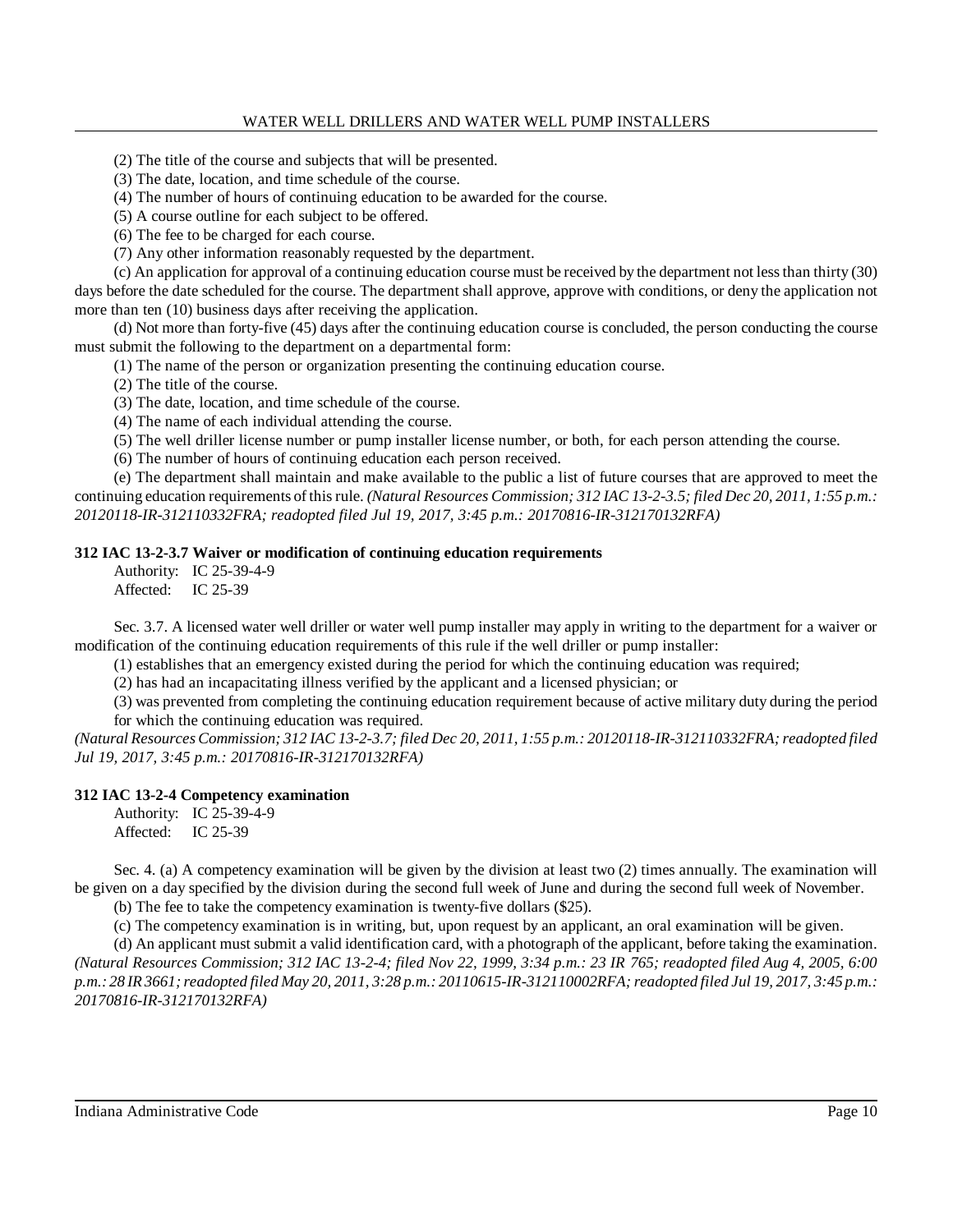# **312 IAC 13-2-5 Statement by a reference**

Authority: IC 25-39-4-9 Affected: IC 25-39

Sec. 5. A statement by a reference shall include the following information:

(1) The state of residence of the reference.

(2) The full name, address, telephone number, and occupation of the reference.

(3) The length of time the reference has known the applicant.

(4) How the reference is familiar with the applicant's work.

(5) A general statement regarding their evaluation of the applicant's professional competency.

(6) The signature of the reference attesting to or affirming the accuracy of the information on the reference form.

*(Natural Resources Commission; 312 IAC 13-2-5; filed Nov 22, 1999, 3:34 p.m.: 23 IR 766; readopted filed Aug 4, 2005, 6:00* p.m.: 28 IR 3661; readopted filed May 20, 2011, 3:28 p.m.: 20110615-IR-312110002RFA; readopted filed Jul 19, 2017, 3:45 p.m.: *20170816-IR-312170132RFA)*

# **312 IAC 13-2-6 Well records**

Authority: IC 25-39-4-9 Affected: IC 25-39

Sec. 6. Within thirty (30) days after completion of a well, a water well driller must submit, on a departmental form or division-approved form, accurate records for each well drilled to include the following information:

- (1) The method of well construction.
- (2) The proposed use of the well, for example:
	- (A) residential;
	- (B) industrial;
	- (C) monitoring; or
	- (D) dewatering.

(3) Pumping information, including each of the following:

- (A) The type of pump and the depth of the pump setting (if applicable).
- (B) Whether the well was bailer, air, or pump tested.
- (C) The test rate and length of time of test pumping.

(4) Specifications for the well casing and the well screen.

- (5) The inside diameter of the well.
- (6) The total depth of the well.
- (7) The static water level in the well.
- (8) The name, address, and telephone number of the owner (and the builder, if different from the owner).
- (9) The name and address of the drilling company.
- (10) The name and license number of the equipment operator.
- (11) The type and thickness of formations or materials encountered, including the following:
	- (A) Color.
	- (B) Hardness.
	- (C) A geological description.

(12) A statement of the accuracy of the information contained on the form that is signed by the water well driller or an authorized representative upon an affirmation or attestation.

(13) The type, depth, and thickness of grouting materials and method of installation.

(14) Specific roadway directions to the well, including a reference to the nearest major highway or street intersection. *(Natural Resources Commission; 312 IAC 13-2-6; filed Nov 22, 1999, 3:34 p.m.: 23 IR 766; readopted filed Aug 4, 2005, 6:00 p.m.: 28 IR 3661; readopted filed May 20, 2011, 3:28 p.m.: 20110615-IR-312110002RFA; filed Dec 20, 2011, 1:55 p.m.: 20120118-IR-312110332FRA; readopted filed Jul 19, 2017, 3:45 p.m.: 20170816-IR-312170132RFA)*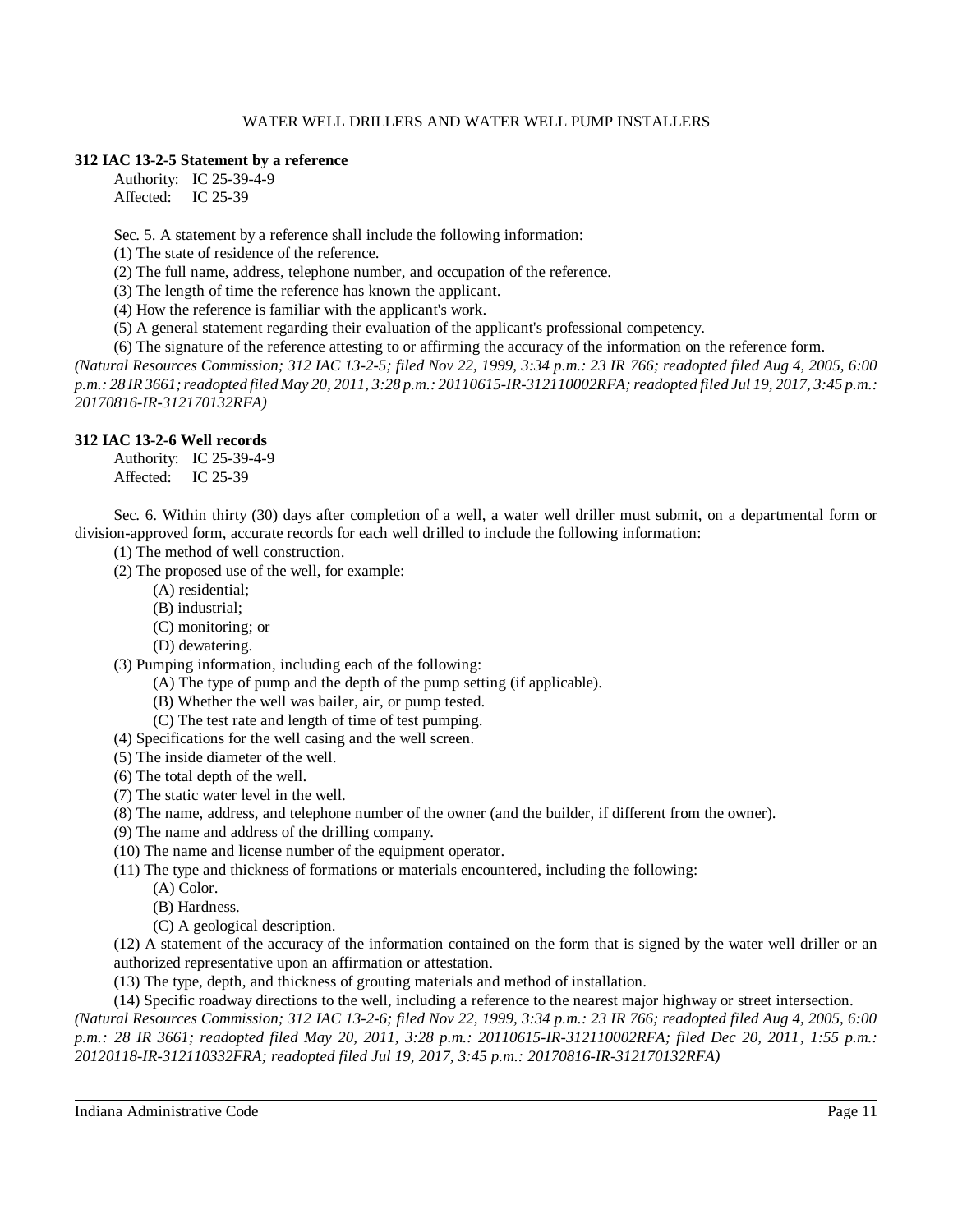# **Rule 3. Well Drilling Procedures and Well Locations**

### **312 IAC 13-3-1 Operations at drilling site**

Authority: IC 25-39-4-2; IC 25-39-4-9 Affected: IC 25-39

Sec. 1. A water well driller or water well pump installer must operate all equipment according to generally accepted standards in the industry. The driller or pump installer is responsible for initiating, maintaining, and supervising operations and must take appropriate precautions to prevent damage, injury, or other loss to persons and property at the drilling site. *(Natural Resources Commission; 312 IAC 13-3-1; filed Nov 22, 1999, 3:34 p.m.: 23 IR 766; readopted filed Aug 4, 2005, 6:00 p.m.: 28 IR 3661; readopted filed May 20, 2011, 3:28 p.m.: 20110615-IR-312110002RFA; filed Dec 20, 2011, 1:55 p.m.: 20120118-IR-312110332FRA; readopted filed Jul 19, 2017, 3:45 p.m.: 20170816-IR-312170132RFA)*

### **312 IAC 13-3-2 Well locations**

Authority: IC 25-39-4-2; IC 25-39-4-9 Affected: IC 25-39

Sec. 2. (a) A well shall be located as follows:

(1) To use every natural protection to promote the maintenance of the well and its surroundings, and to protect the quantity and quality of ground water encountered during the construction of the well.

(2) As far as practicable from any:

(A) high capacity well; and

(B) known contamination source.

(3) To protect the well against surface water ponding, drainage, or flooding. Earthen materials shall be placed around the pitless unit or finished well casing in a manner to drain surface water away from the well. The finished well casing or pitless unit shall extend at least one (1) foot above the ground level and, if located in a designated flood hazard area, must:

(A) be at least two (2) feet above the elevation of the regulatory flood; or

(B) be equipped with a watertight pitless unit cap or well seal and vented to an elevation at least two (2) feet above the elevation of the regulatory flood.

(b) Thissection does not apply to a monitoring well or a dewatering well. *(Natural Resources Commission; 312 IAC 13-3-2;* filed Nov 22, 1999, 3:34 p.m.: 23 IR 766; readopted filed Aug 4, 2005, 6:00 p.m.: 28 IR 3661; readopted filed May 20, 2011, 3:28 *p.m.: 20110615-IR-312110002RFA; readopted filed Jul 19, 2017, 3:45 p.m.: 20170816-IR-312170132RFA)*

# **312 IAC 13-3-3 Standards for wells drilled adjacent to buildings**

Authority: IC 25-39-4-2; IC 25-39-4-9 Affected: IC 25-39

Sec. 3. (a) This section establishes standards for the placement of a well that is near a building.

(b) The center line of a well located outside and adjacent to a building shall, if extended vertically, clear any projection from the building by not less than five (5) feet.

(c) Awellshall be reasonablyaccessible to equipment for proper cleaning, repair, testing, inspection, and other maintenance. *(Natural Resources Commission; 312 IAC 13-3-3; filed Nov 22, 1999, 3:34 p.m.: 23 IR 767; readopted filed Aug 4, 2005, 6:00* p.m.: 28 IR 3661; readopted filed May 20, 2011, 3:28 p.m.: 20110615-IR-312110002RFA; readopted filed Jul 19, 2017, 3:45 p.m.: *20170816-IR-312170132RFA)*

# **Rule 4. Well Equipment and Installation Specifications**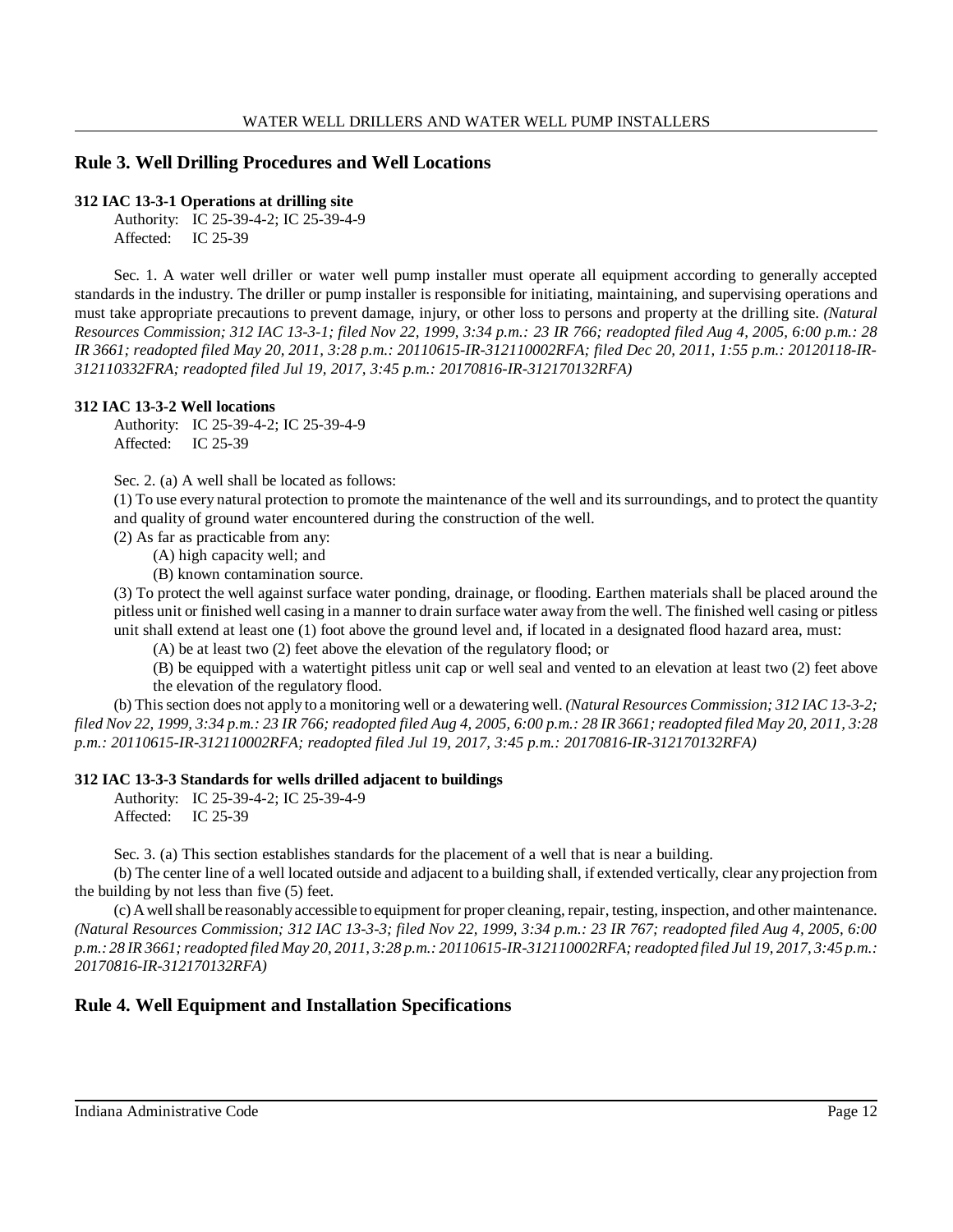# **312 IAC 13-4-1 Casing**

Authority: IC 25-39-4-2; IC 25-39-4-9 Affected: IC 25-39

Sec. 1. (a) This section establishes minimum casing requirements.

(b) A new well shall be equipped with casing having an inside diameter of at least two (2) inches. The inside diameter of the well casing shall allow for easy installation and future removal of the permanent pumping equipment.

(c) A well must be cased to a depth of at least twenty-five (25) feet below the ground surface unless otherwise approved by the division.

(d) Casing shall be constructed of a steel or thermoplastic material or a casing specified in subsection (f). Ferrous casing shall be new, first class material that meets the American Society of Testing Materials (ASTM) standards ASTM A-120 (1984) or ASTM A-53 (1987) or American Petroleum Institute (API) standards API-5A or API-5L (1987). Thermoplastic pipe shall comply with ASTM F-480 (1981).

(e) Casing used under this section must be new. Casing that is salvaged within thirty (30) days of the installation of a well is considered new if the casing is still in new condition.

(f) Steel, thermoplastic or NSF certified fiberglass pipe, or concrete tile shall be used in bucket wells. This casing shall be new material.

(g) No finished well casing shall be cut below the ground surface except to install a pitless well adapter or as specified in 312 IAC 13-6-2(b)(1) or 312 IAC 13-6-2(c)(2). A pitless adapter must meet the requirements of section 3 of this rule.

(h) Upon installation, a well casing shall be fitted with a temporary cap that remains in place until pumping equipment or a pitless adapter is installed. The cap shall be a type that prevents vermin or other potential contaminants from entering the well.

(i) This section does not apply to a monitoring well or a dewatering well. *(Natural Resources Commission; 312 IAC 13-4-1;* filed Nov 22, 1999, 3:34 p.m.: 23 IR 767; filed Oct 9, 2001, 4:32 p.m.: 25 IR 708; readopted filed Aug 4, 2005, 6:00 p.m.: 28 IR 3661; readopted filed May 20, 2011, 3:28 p.m.: 20110615-IR-312110002RFA; readopted filed Jul 19, 2017, 3:45 p.m.: 20170816-*IR-312170132RFA)*

# **312 IAC 13-4-2 Well screens**

Authority: IC 25-39-4-2; IC 25-39-4-9 Affected: IC 25-39

Sec. 2. (a) A well drilled in an unconsolidated formation shall be equipped with a well screen having adequate openings to provide for maximum water transmittance with respect to the size of the water bearing formation or gravel pack.

(b) Approved screen materials are stainless steel, brass, bronze, fiberglass, and polyvinyl chloride or acrylonitrile butadiene styrene plastic.

(c) Thissection does not apply to a monitoring well or a dewatering well. *(Natural Resources Commission; 312 IAC 13-4-2;* filed Nov 22, 1999, 3:34 p.m.: 23 IR 767; readopted filed Aug 4, 2005, 6:00 p.m.: 28 IR 3661; readopted filed May 20, 2011, 3:28 *p.m.: 20110615-IR-312110002RFA; readopted filed Jul 19, 2017, 3:45 p.m.: 20170816-IR-312170132RFA)*

# **312 IAC 13-4-3 Pitless units and pitless adapters**

Authority: IC 25-39-4-2; IC 25-39-4-9 Affected: IC 25-39

Sec. 3. (a) A pitless unit shall:

(1) extend the upper end of the well casing at least one (1) foot above the ground level; and

(2) be affixed to the well casing in a manner that is watertight by:

(A) threading;

- (B) welding (including gluing); or
- (C) a mechanical connection.

(b) The cap, cover, or seal of the pitless unit shall: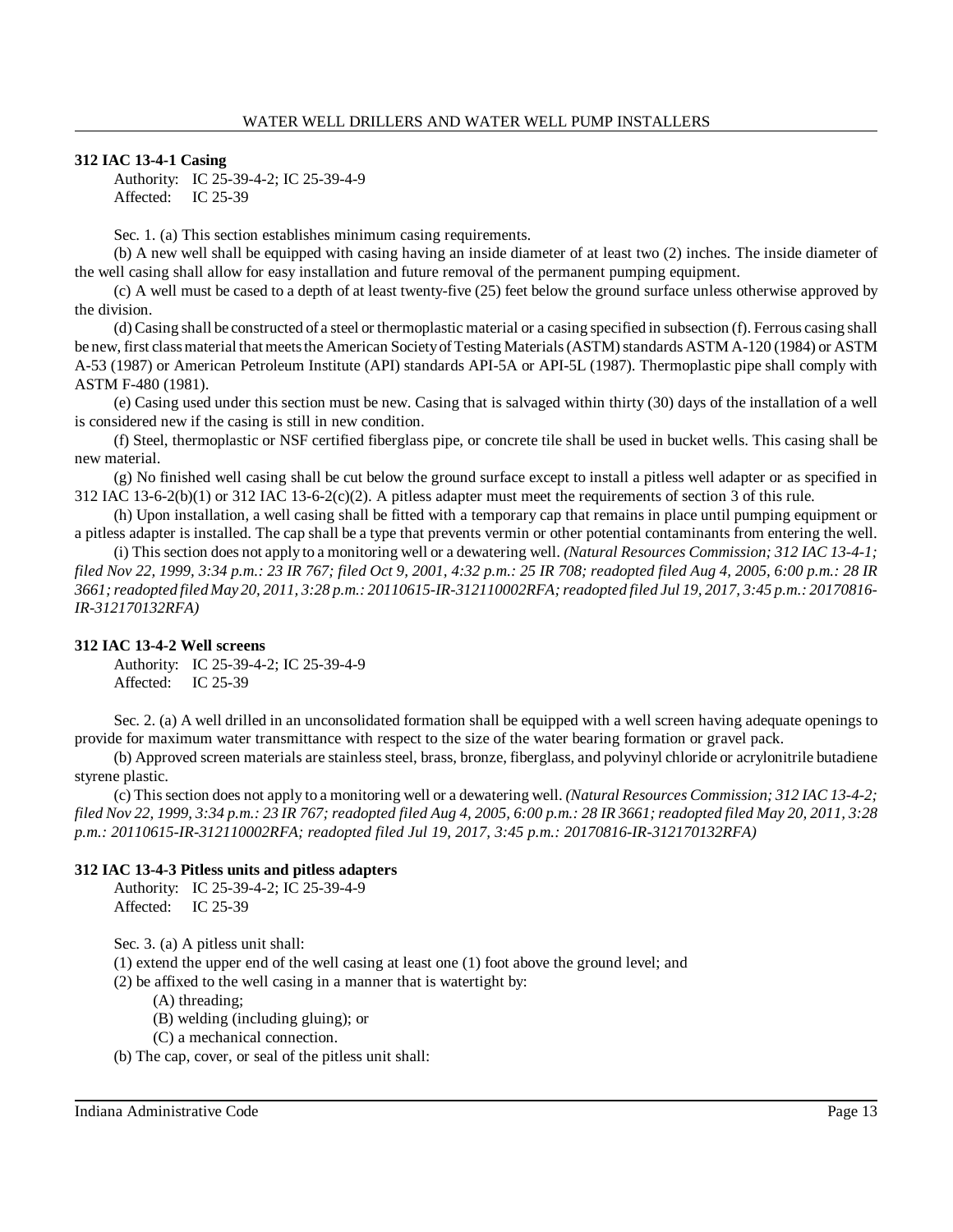(1) be self-draining and overlap the top of the casing extension with a downward flange;

(2) fit securely on the well casing; and

(3) be tamper resistant.

(c) A pitless unit shall be installed under 312 IAC 13-3-2(a)(3).

(d) A pitless adapter shall be constructed and installed to:

(1) prevent the entrance of contaminants through openings in the well casing to which the adapter is attached; and

(2) provide consistency with the Water Systems Council Listing of Products for PAS-97(04).

*(Natural Resources Commission; 312 IAC 13-4-3; filed Nov 22, 1999, 3:34 p.m.: 23 IR 767; readopted filed Aug 4, 2005, 6:00 p.m.: 28 IR 3661; readopted filed May 20, 2011, 3:28 p.m.: 20110615-IR-312110002RFA; filed Dec 20, 2011, 1:55 p.m.: 20120118-IR-312110332FRA; readopted filed Jul 19, 2017, 3:45 p.m.: 20170816-IR-312170132RFA)*

# **312 IAC 13-4-3.5 Water well pump installation**

Authority: IC 25-39-4-2; IC 25-39-4-9 Affected: IC 25-39

Sec. 3.5. (a) Unless otherwise approved by the department, a water well that is completed:

(1) in an unconsolidated aquifer shall be equipped with a pumping apparatus that provides at least twenty (20) feet of available drawdown; and

(2) in a bedrock aquifer shall be equipped with a pumping apparatus that provides at least fifty (50) feet of available drawdown.

(b) This section does not apply to a monitoring well or a dewatering well. *(Natural Resources Commission; 312 IAC 13-4- 3.5; filed Dec 20, 2011, 1:55 p.m.: 20120118-IR-312110332FRA; readopted filed Jul 19, 2017, 3:45 p.m.: 20170816-IR-312170132RFA)*

# **312 IAC 13-4-4 Well pits**

Authority: IC 25-39-4-2; IC 25-39-4-9 Affected: IC 25-39

Sec. 4. (a) The design of a well pit that contains a well must be approved by the division before construction.

(b) This section does not apply to a monitoring well. *(Natural Resources Commission; 312 IAC 13-4-4; filed Nov 22, 1999,* 3:34 p.m.: 23 IR 767; readopted filed Aug 4, 2005, 6:00 p.m.: 28 IR 3661; readopted filed May 20, 2011, 3:28 p.m.: 20110615-IR-*312110002RFA; readopted filed Jul 19, 2017, 3:45 p.m.: 20170816-IR-312170132RFA)*

# **312 IAC 13-4-5 Construction water**

Authority: IC 25-39-4-2; IC 25-39-4-9 Affected: IC 25-39

Sec. 5. Water used in the drilling process shall be obtained from a source that will not result in contamination of the well or water bearing zones penetrated by the well. *(Natural Resources Commission; 312 IAC 13-4-5; filed Nov 22, 1999, 3:34 p.m.: 23 IR 768; readopted filed Aug 4, 2005, 6:00 p.m.: 28 IR 3661; readopted filed May 20, 2011, 3:28 p.m.: 20110615-IR-312110002RFA; readopted filed Jul 19, 2017, 3:45 p.m.: 20170816-IR-312170132RFA)*

# **Rule 5. Grouting of Wells**

# **312 IAC 13-5-1 Materials and installation**

Authority: IC 25-39-4-2; IC 25-39-4-9 Affected: IC 25-39

Sec. 1. (a) This section governs grouting materials and the installation of grouting materials for new wells.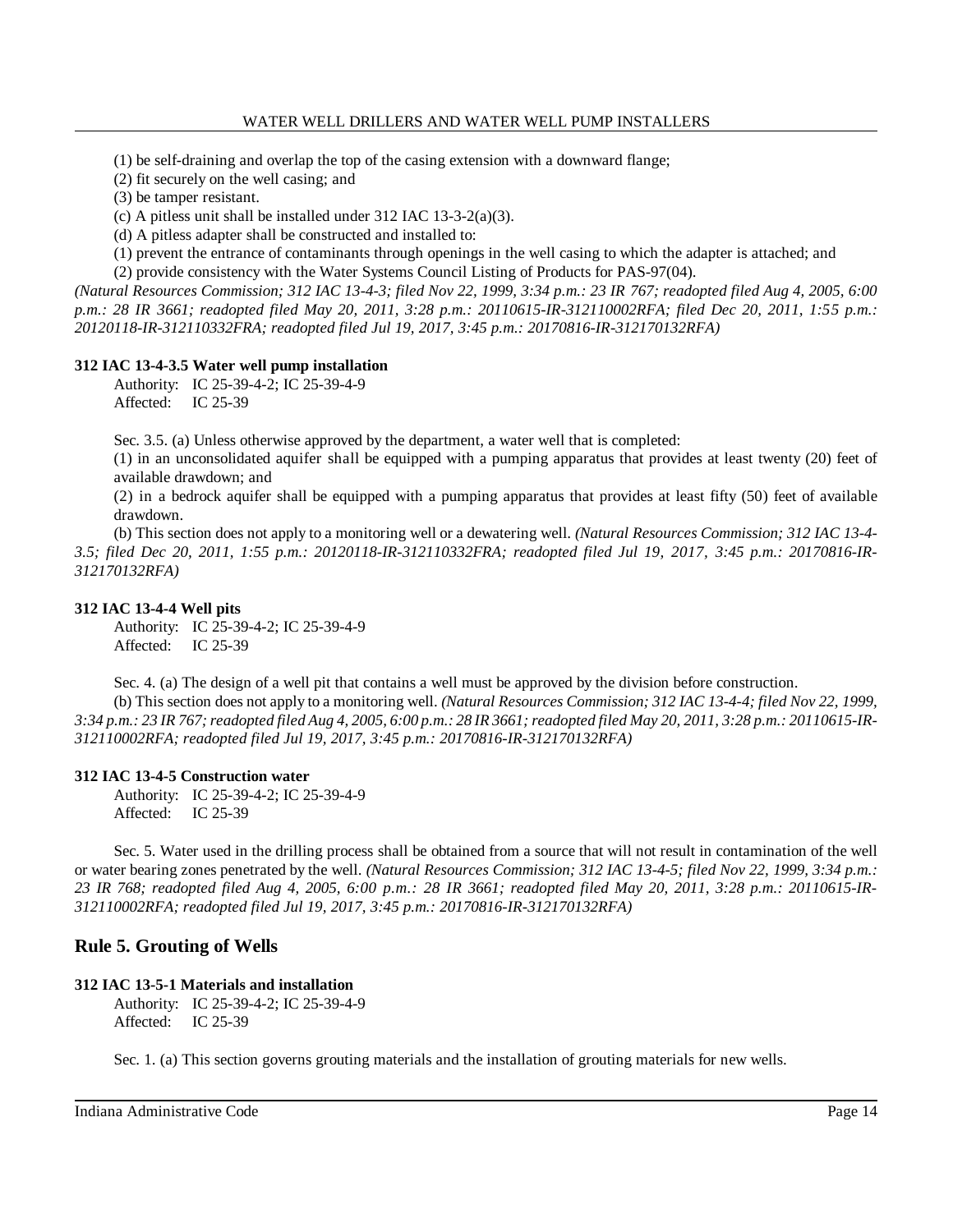(b) Grouting materials shall consist of:

(1) neat cement with no more than five percent (5%) by weight of bentonite additive;

(2) bentonite slurry (which can include polymers designed to retard swelling);

(3) pelletized, granular, medium grade, or coarse grade crushed bentonite; or

(4) other materials approved by the commission.

(c) This section applies if neat cement or a bentonite slurry is used for grouting. The cement or slurry shall be pumped into place from the bottom of the annular space upward in a continuous operation with a grout pipe or the well casing using the positive displacement method.

(d) Grouting material, other than neat cement or bentonite slurry, shall be introduced in a manner to prevent bridging of the annulus between the outside of the well casing and the borehole.

(e) A borehole annulus shall be grouted upon the earlier of the following:

(1) Within twenty-four (24) hours after the installation of the well casing.

(2) Before drilling equipment is removed from the site.

(f) This section does not apply to a public water supply well. The installation of a public water supply well is governed by 327 IAC 8-3.4. (Natural Resources Commission; 312 IAC 13-5-1; filed Nov 22, 1999, 3:34 p.m.: 23 IR 768; readopted filed Aug 4, 2005, 6:00 p.m.: 28 IR 3661; readopted filed May 20, 2011, 3:28 p.m.: 20110615-IR-312110002RFA; readopted filed Jul 19, *2017, 3:45 p.m.: 20170816-IR-312170132RFA)*

# **Rule 6. Minimum Well Construction Standards**

### **312 IAC 13-6-1 Rotary or augered wells**

Authority: IC 25-39-4-2; IC 25-39-4-9 Affected: IC 25-39

Sec. 1. (a) This section governs the construction of wells by rotary or auger drilling methods.

(b) A well shall be drilled and equipped with a casing having a minimum of two (2) inches inside diameter installed in an open hole having a diameter of at least two (2) inches greater than the outside diameter of the casing.

(c) A well shall be cased to a minimum depth of twenty-five (25) feet below the ground surface unless otherwise approved by the division.

(d) A well shall have a minimum of twenty-five (25) feet of the borehole annulus pressure grouted with neat cement or a bentonite slurry unless otherwise approved by the division.

(e) A well penetrating bedrock shall have the borehole annulus pressure grouted with neat cement or a bentonite slurry from the bottom of the well casing, or the top of the formation packer to the ground surface (or to four (4) feet below the ground surface if a pitless adapter is installed).

(f) A well constructed in an unconsolidated aquifer shall have the borehole annulus pressure grouted with neat cement or a bentonite slurry from the top of the natural or introduced gravel pack to the ground surface (or to four (4) feet below the ground surface if a pitless adapter is installed). The gravel pack shall not extend more than ten (10) feet above the top of the well screen unless otherwise approved by the division.

(g) This section does not apply to any of the following:

(1) A monitoring well.

(2) A dewatering well.

(3) A public water supply well.

The installation of a public water supply well is governed by 327 IAC 8-3.4. *(Natural Resources Commission; 312 IAC 13-6-1;* filed Nov 22, 1999, 3:34 p.m.: 23 IR 768; readopted filed Aug 4, 2005, 6:00 p.m.: 28 IR 3661; readopted filed May 20, 2011, 3:28 *p.m.: 20110615-IR-312110002RFA; readopted filed Jul 19, 2017, 3:45 p.m.: 20170816-IR-312170132RFA)*

#### **312 IAC 13-6-2 Bucket wells**

Authority: IC 25-39-4-2; IC 25-39-4-9 Affected: IC 25-39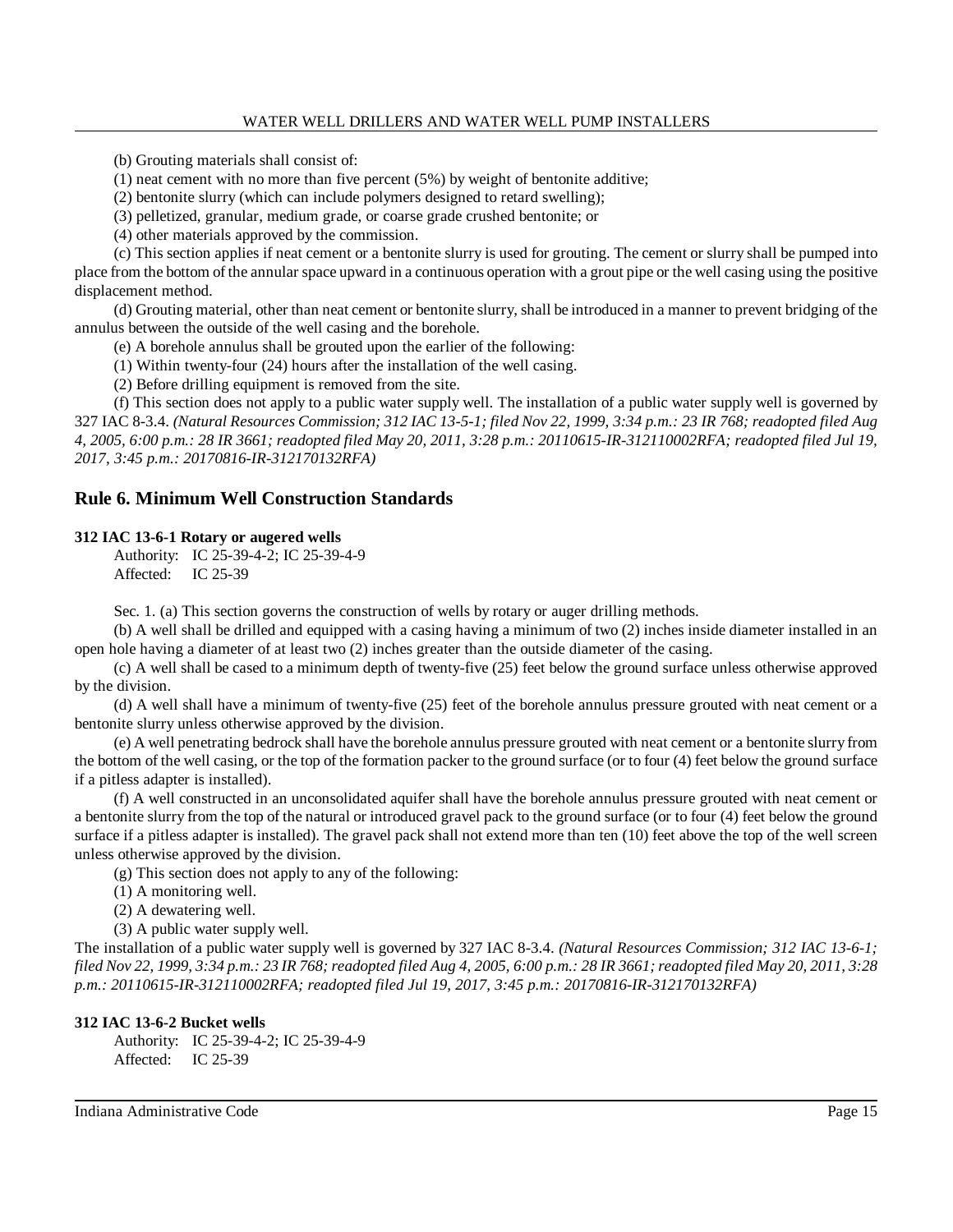Sec. 2. (a) This section governs the construction of wells by bucket rig drilling methods.

(b) A bucket well installed as buried slab construction shall conform with the following:

(1) The well casing shall terminate not less than ten (10) feet below the ground surface. The casing shall meet the requirements contained in 312 IAC 13-4-1 and must be firmly embedded in or connected to a pipe, a minimum of two (2) inches inside diameter, cast in a reinforced buried concrete slab, or attached to a NSF certified fiberglass cap with a watertight mechanical or glued connection. Fiberglass well casing may be slotted below the ground surface to allow for the transmittance of water into the well.

(2) The annular opening between the well casing and the well bore shall be filled with washed graded gravel from the bottom of the well to the concrete slab or the fiberglass. The annular space between the pipe and borehole shall be sealed with concrete or granular, pelletized, or coarse grade crushed bentonite at leastsix (6) inchesthick. The remainder of the borehole shall be filled with clean earth and thoroughly tamped to minimize settling.

(c) A bucket well installed not using buried slab construction shall conform with the following:

(1) A well shall have a borehole with an inside diameter at least two (2) inches larger than the outside diameter of the lining or well casing.

 $(2)$  The well shall have a continuous watertight lining of steel or fiberglass casing or concrete extending at least five  $(5)$  feet below the ground surface. The casing shall meet the requirements contained in 312 IAC 13-4-1. Fiberglass well casing may be slotted below the ground surface to allow for the transmittance of water into the well.

(3) The annulus between the inside diameter of the borehole and the outside diameter of the well casing shall be filled with washed graded gravel from the bottom of the well to a depth at least five (5) feet below the ground surface. The remaining annulus shall be sealed with neat cement, bentonite slurry, or granular, pelletized, medium grade, or coarse grade crushed bentonite from ground level to at least five (5) feet below ground level.

(4) A reinforced cover slab at least four (4) inches thick with a diameter larger than the casing or a NSF certified fiberglass cap shall be provided. Vents or pump piping that exits through the slab shall have the pipe sleeves cast in place. Vents or pump piping that exits through the fiberglass cap or casing shall be attached with a watertight mechanical or glued connection. The top of the slab or fiberglass cap shall be sloped to drain to all sides. A watertight joint shall be made where the slab rests on the well lining using a watertight sealing compound. If a manhole is installed, the manhole shall have a metal curb cast in the concrete slab and extending four (4) inches above the slab. The manhole shall have a watertight cover with the sides to overhang the curb at least two (2) inches. A vent shall be installed in a concrete slab and shall consist of a metal pipe extending above the slab with the open end turned down and at least six (6) inches above the slab. The open end shall be covered with sixteen (16) mesh or finer screen made of durable material. A vent shall be installed in a fiberglass cap or casing and shall consist of a metal or plastic pipe extending at least six (6) inches above the cap or away from the casing with the open end turned down.

(5) A hole drilled in the concrete casing for a below ground discharge line shall be sealed on the inside and outside of the well casing with concrete or a mastic compound. Fiberglass casing equipped with a below ground discharge line shall have the discharge line attached with a watertight mechanical or glued connection.

(6) In a bucket well where casing is used with an inside diameter of lessthan twelve (12) inchesthat extends the entire depth of the borehole, the graded gravel filling the annular space between the inside of the borehole and outside of the casing shall terminate not less than ten (10) feet below ground surface. The borehole annulus shall be filled with granular, pelletized, or coarse grade crushed bentonite a minimum of six (6) inches thick and the remainder of the borehole shall be filled with clean earth and thoroughly tamped to minimize settling.

(d) This section does not apply to any of the following:

(1) A monitoring well.

(2) A dewatering well.

(3) A public water supply well.

The installation of a public water supply well is governed by 327 IAC 8-3.4. *(Natural Resources Commission; 312 IAC 13-6-2;* filed Nov 22, 1999, 3:34 p.m.: 23 IR 768; filed Oct 9, 2001, 4:32 p.m.: 25 IR 709; readopted filed Aug 4, 2005, 6:00 p.m.: 28 IR 3661; readopted filed May 20, 2011, 3:28 p.m.: 20110615-IR-312110002RFA; readopted filed Jul 19, 2017, 3:45 p.m.: 20170816-*IR-312170132RFA)*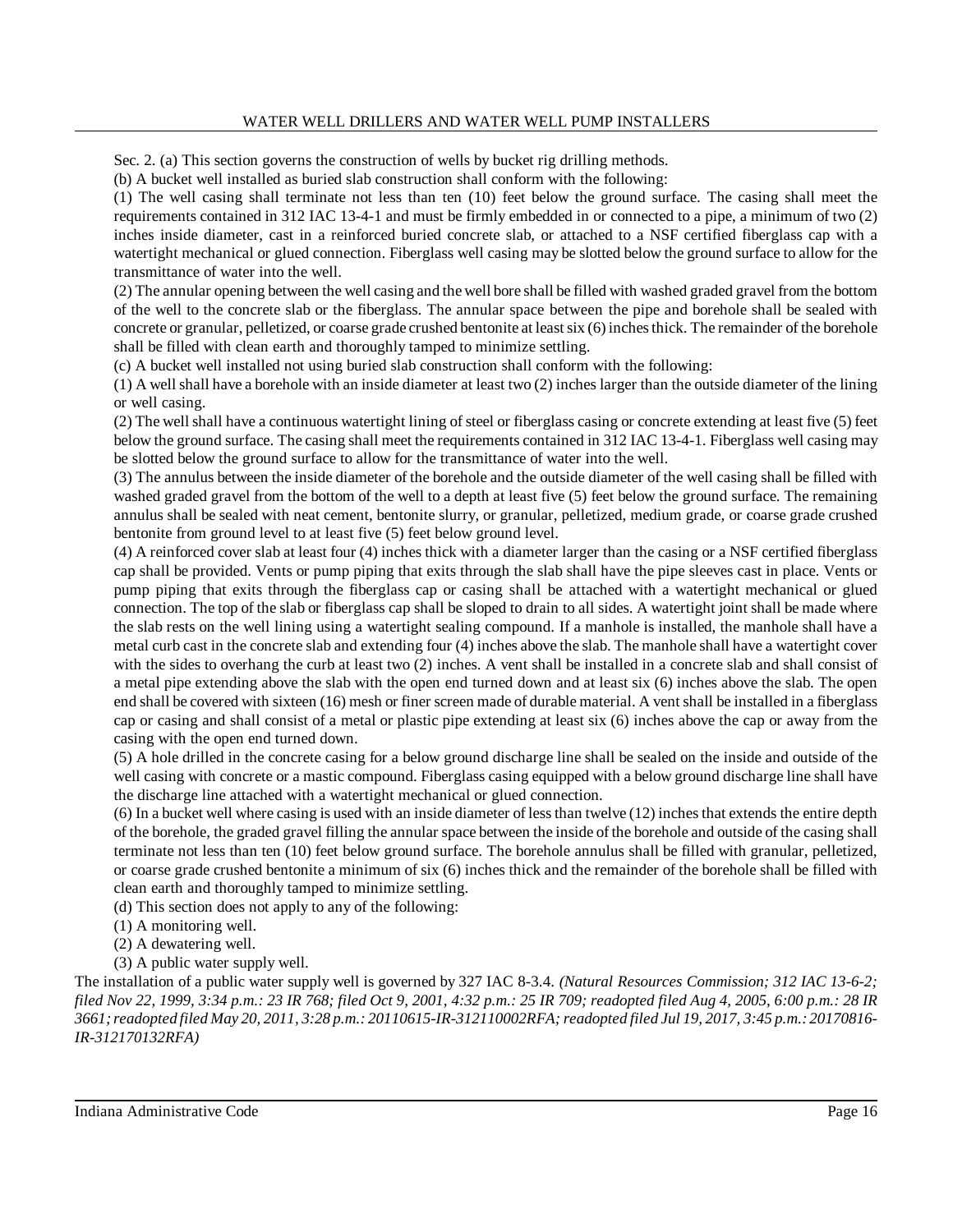#### **312 IAC 13-6-3 Cable tool or jetted wells**

Authority: IC 25-39-4-2; IC 25-39-4-9 Affected: IC 25-39

Sec. 3. (a) This section governs the construction of wells by cable tool or jetting methods.

(b) A well installed by cable tool or jetting shall be equipped with casing having a minimum oftwo (2) inchesinside diameter and be cased a minimum of twenty-five (25) feet below ground surface.

(c) If well casing is driven or jetted, a borehole with an inside diameter at least two (2) inches greater than the outside diameter of the casing to be driven shall be dug at least three (3) feet, but not more than five (5) feet, below ground surface. The casing shall be centered in the larger diameter borehole. A bentonite slurry, granular bentonite, or medium grade crushed bentonite shall fill the annulus during the installation of the well casing. Notwithstanding 312 IAC 13-5-1(c), bentonite slurry may be introduced into the borehole annulus by gravity methods during the installation of the well casing.

(d) Unless otherwise approved by the division, a well must be grouted under section 1 of this rule if either of the following conditions exist:

(1) A larger diameter temporary casing is used to install a smaller diameter permanent well casing.

(2) A later diameter borehole is drilled to install a smaller diameter well casing.

(e) This section does not apply to a monitoring well, a dewatering well, or a public water supply well. The installation of a public water supply well is governed by 327 IAC 8-3.4. *(Natural Resources Commission; 312 IAC 13-6-3; filed Nov 22, 1999, 3:34* p.m.: 23 IR 769; readopted filed Aug 4, 2005, 6:00 p.m.: 28 IR 3661; readopted filed May 20, 2011, 3:28 p.m.: 20110615-IR-*312110002RFA; readopted filed Jul 19, 2017, 3:45 p.m.: 20170816-IR-312170132RFA)*

# **Rule 7. Well Yield**

#### **312 IAC 13-7-1 Well yield**

Authority: IC 25-39-4-9 Affected: IC 25-39

Sec. 1. (a) Every well (which is to be equipped with a pump) shall be tested for yield. The well shall be test pumped at a capacity at least equal to the pumping rate desired from the well during normal usage.

(b) A well shall be developed and tested at capacity for a minimum of one (1) hour. The yield and drawdown shall be recorded.

(c) Pumping equipment shall be installed at a depth to allow for drawdown caused by:

(1) the pumping equipment itself; and

(2) seasonal water level fluctuations.

(d) Thissection does not apply to a monitoring well or a dewatering well. *(Natural Resources Commission; 312 IAC 13-7-1;* filed Nov 22, 1999, 3:34 p.m.: 23 IR 769; readopted filed Aug 4, 2005, 6:00 p.m.: 28 IR 3661; readopted filed May 20, 2011, 3:28 *p.m.: 20110615-IR-312110002RFA; readopted filed Jul 19, 2017, 3:45 p.m.: 20170816-IR-312170132RFA)*

# **Rule 8. Other Wells and Structures**

### **312 IAC 13-8-1 Geothermal heat pump wells**

Authority: IC 14-10-2-4; IC 25-39-4-2; IC 25-39-4-9 Affected: IC 25-39

Sec. 1. (a) Thissection establishes standards for drilling ground water heat pump systems that are in addition to the general requirements for drilling a well under 312 IAC 12.

(b) If a return well is used with an open loop system, its design must provide water transmitting capacity that is at least one and one-half (1 1/2) times the required water supply of the heat pump unit.

(c) With respect to a vertical closed loop system, boreholes must be pressure grouted from the bottom of the borehole to the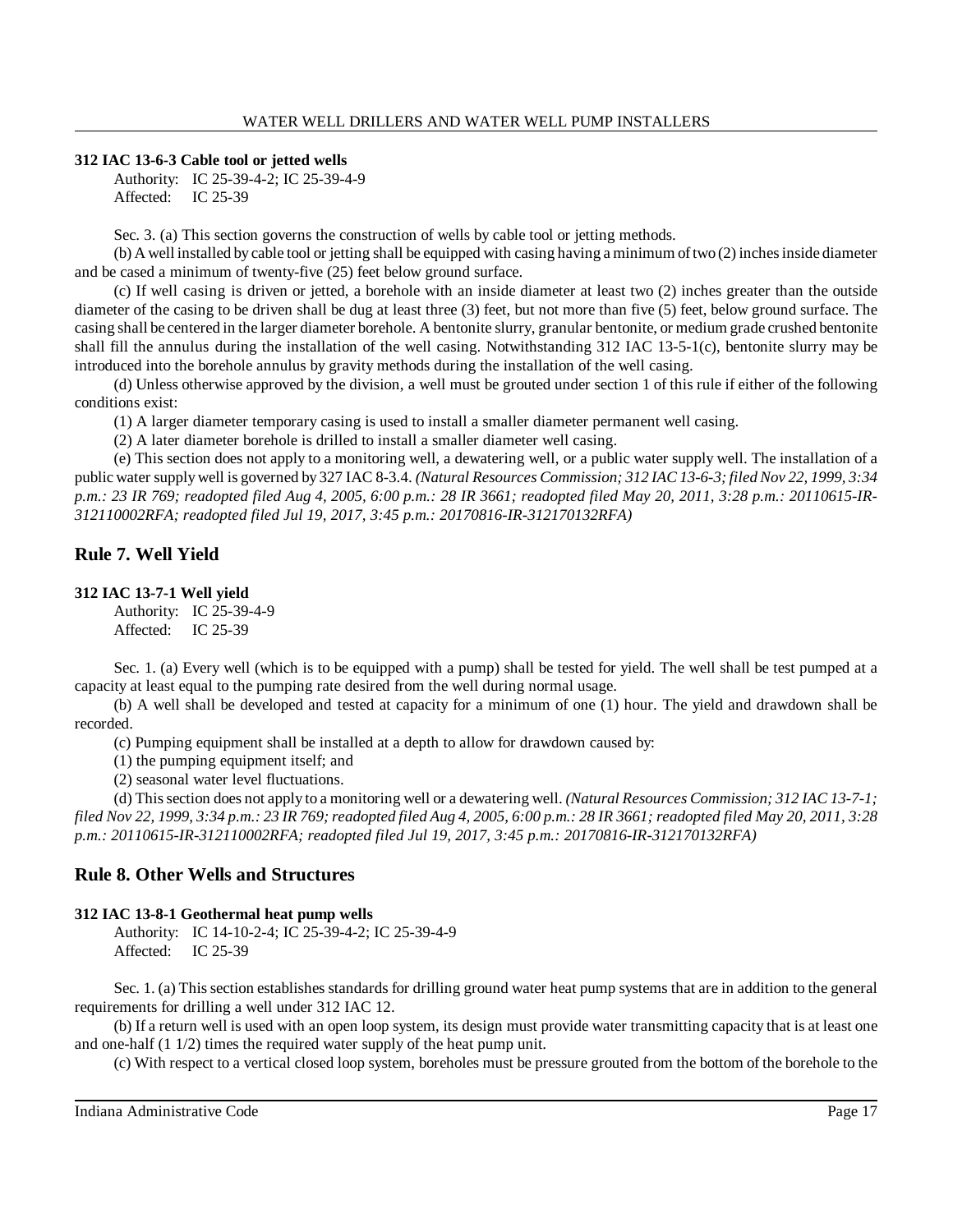ground surface with a neat cement or high solids bentonite grout that, to enhance thermal conductivity, may contain any of the following:

(1) Sand.

(2) Graphite.

(3) Another material approved by the division.

*(Natural Resources Commission; 312 IAC 13-8-1; filed Nov 22, 1999, 3:34 p.m.: 23 IR 770; readopted filed Aug 4, 2005, 6:00 p.m.: 28 IR 3661; filed Jul 14, 2006, 1:23 p.m.: 20060809-IR-312050341FRA; readopted filed May 20, 2011, 3:28 p.m.: 20110615-IR-312110002RFA; filed Jan 23, 2015, 10:22 a.m.: 20150218-IR-312140204FRA; readopted filed Jul 19, 2017, 3:45 p.m.: 20170816-IR-312170132RFA)*

# **312 IAC 13-8-2 Radial collector wells**

Authority: IC 25-39-4-2; IC 25-39-4-9 Affected: IC 25-39

Sec. 2. Plans and specifications for a radial collector well must be approved by the division before drilling begins. Factors to be considered by the division include the following:

(1) The depth of the well.

(2) Well casing materials.

(3) Well sealing procedures.

(4) Types of aquifer materials.

(5) The location of the proposed well.

*(Natural Resources Commission; 312 IAC 13-8-2; filed Nov 22, 1999, 3:34 p.m.: 23 IR 770; readopted filed Aug 4, 2005, 6:00* p.m.: 28 IR 3661; readopted filed May 20, 2011, 3:28 p.m.: 20110615-IR-312110002RFA; readopted filed Jul 19, 2017, 3:45 p.m.: *20170816-IR-312170132RFA)*

# **312 IAC 13-8-3 Monitoring wells**

Authority: IC 14-10-2-4; IC 25-39-4-2; IC 25-39-4-9 Affected: IC 25-39

Sec. 3. (a) This section establishes standards for monitoring wells that are in addition to the general requirements for drilling a well under this article.

(b) A monitoring well shall be equipped with casing. The composition, wall thickness, and nominal diameter of the casing shall be sufficient to allow the well to be used for its intended purpose.

(c) Monitoring well casing shall be new first class material that meets the American Society of Testing Materials (ASTM) standards ASTM A-120 (1984) or ASTM A-53 (1987) or the American Petroleum Institute (API) standards API-5A or API-5L (1987). Thermoplastic pipe shall comply with ASTM F-480 (1981). Well casing shall be as follows:

(1) Clean and free of rust, grease, oil, or contaminants and composed of materials that will have minimal impact on the quality of a water sample.

(2) Centered in the borehole and free of obstructions so monitoring devices can be lowered into the well.

(d) A monitoring well screen shall be composed of materials that will not corrode or react with chemicals found in the ground water at the site. The well screen slots shall not be hand cut and shall be sized to retain at least ninety percent (90%) of the grain size of the introduced filter pack or natural formation materials if an introduced filter pack is not used. The introduced filter pack shall:

(1) be properly sized and graded; and

(2) not extend more than two (2) feet above the top of the screen or the uppermost water bearing unit to be monitored in the well annulus unless otherwise approved by the division.

(e) A filter pack seal of bentonite slurry or granular, pelletized, medium grade, or coarse grade crushed bentonite may be placed in the annulus directly above the filter pack or sand grout barrier. The filter pack seal shall:

(1) be installed to prevent bridging; and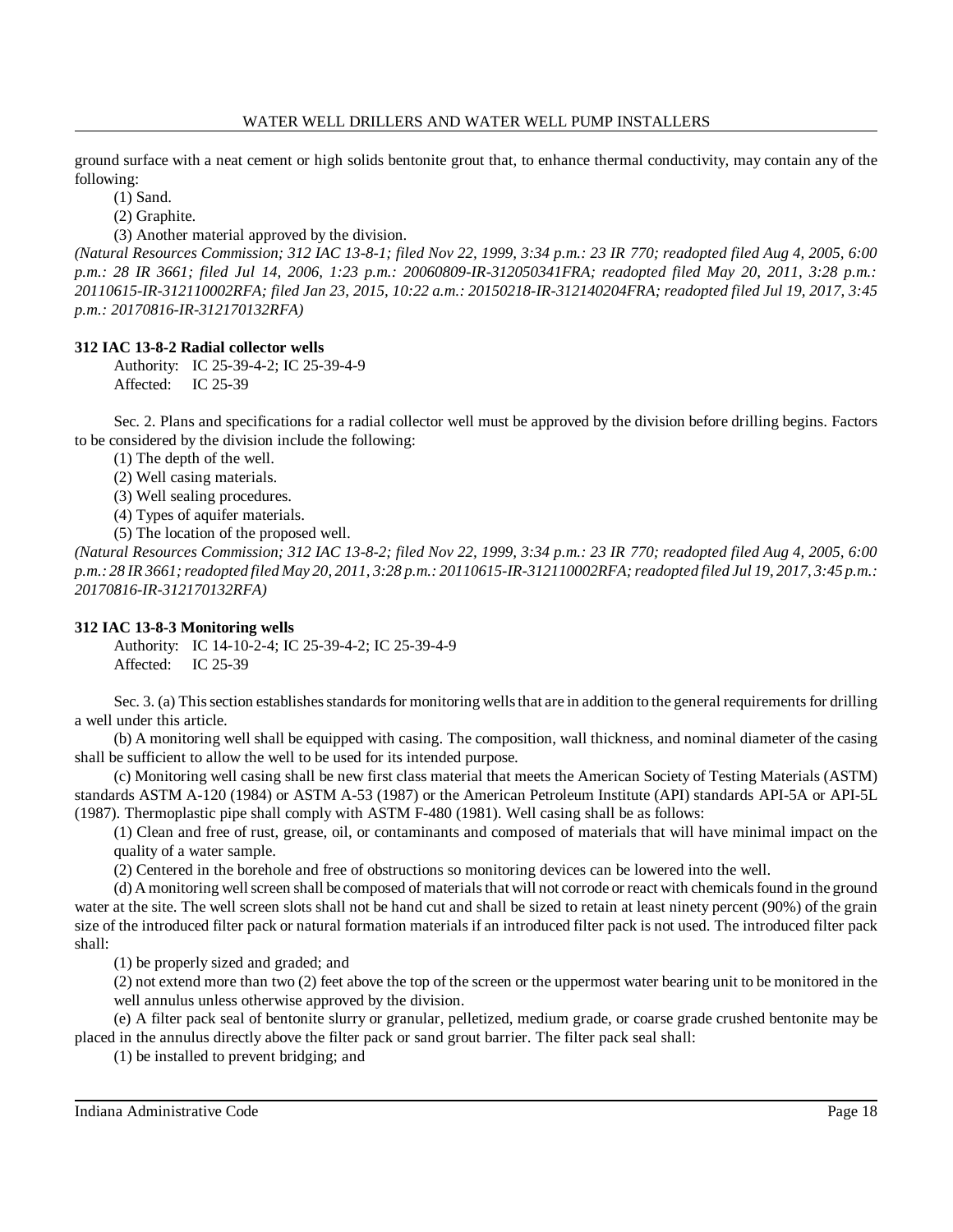(2) not extend more than two (2) feet above the filter pack or sand grout barrier.

(f) Except as provided in subsection (h), the finished well casing:

(1) shall extend at least two (2) feet above the ground level; and

(2) if located in a flood plain, must be:

(A) at least two (2) feet above the elevation of the regulatory flood; or

(B) equipped with a watertight cap.

The monitoring well shall be located to protect against surface water ponding, and earthen materials, neat cement, or concrete shall be placed around the well casing to drain surface water from the well.

 $(g)$  A monitoring well, located where the casing is susceptible to damage, shall be equipped with a protective outer pipe consisting of a metal casing having a diameter large enough to allow easy access to the well. The protective cover pipe shall be firmly anchored in the ground. Additional protective devices, for example, brightly colored posts around the well, are required where construction equipment or vehicular traffic could damage the well.

(h) A monitoring well must be equipped with a locking cap or cover to prevent unauthorized access. The locking cap may be placed:

(1) directly on the well casing; or

(2) if required under subsection (g), on the protective cover pipe.

(i) A monitoring well installed so that the top of the well casing is finished at an elevation below the ground surface shall be equipped with a watertight cap. The top of the well casing shall terminate at a depth no greater than one (1) foot below the ground surface and shall be located in a flush mounted protective cover pipe. The flush mounted protective cover pipe shall include each of the following:

(1) A watertight one (1) piece or continuous welded metal casing:

(A) at least one (1) foot long; and

(B) having a nominal diameter at least four (4) inches greater than the nominal diameter of the monitoring well.

The casing shall be flanged for greater stability if installed in a location likely to be subject to vehicular traffic.

(2) A concrete ground surface seal, if an impervious surface, for example, concrete or asphalt, is not present. The ground surface seal shall be installed and extend not more than three (3) feet below the ground surface.

(3) A sealed lid that is not more than one-half (½) inch higher than the elevation of the ground surface. The sealed lid shall be as follows:

(A) Of a quality to withstand vehicular traffic if installed in a location likely to be subject to vehicular traffic.

(B) Clearly marked with the words "MONITORING WELL" or "MONITOR" and also display the words "DO NOT FILL".

(j) A monitoring well installed by the rotary or auger drilling method shall have a borehole with a diameter at least two (2) inches greater than the nominal diameter of the casing. Except as provided in subsection (e), the well shall be grouted as follows: (1) Granular bentonite may be used to grout a monitoring well if the:

(A) diameter of the borehole is four (4) inches or larger than the nominal diameter of the well casing; and

(B) well is not more than twenty-five (25) feet deep.

(2) Except as provided in subdivision (3), the annulus of the monitoring well shall be pressure grouted with neat cement or a bentonite slurry or be grouted with pelletized, medium grade, or coarse grade crushed bentonite from the top of the filter pack or filter pack seal under subsection (e) (for a well installed in unconsolidated materials) or the bottom of the well casing (for a well penetrating bedrock) to the ground surface or to within one (1) foot of the ground surface if a flush mounted protective cover pipe is installed if the:

(A) diameter of the borehole is four (4) inches or larger than the nominal diameter of the well casing; and

(B) well is not more than one hundred (100) feet deep.

(3) The annulus of the monitoring well shall be pressure grouted with neat cement or a bentonite slurry from the top of the filter pack or filter pack seal under subsection (e) (for a well installed in unconsolidated materials) or the bottom of the well casing (for a well penetrating bedrock) to the ground surface or to within one (1) foot of the ground surface if a flush mounted protected cover pipe is installed where either the:

(A) diameter of the borehole is less than four (4) inches larger in diameter than the nominal diameter of the well casing; or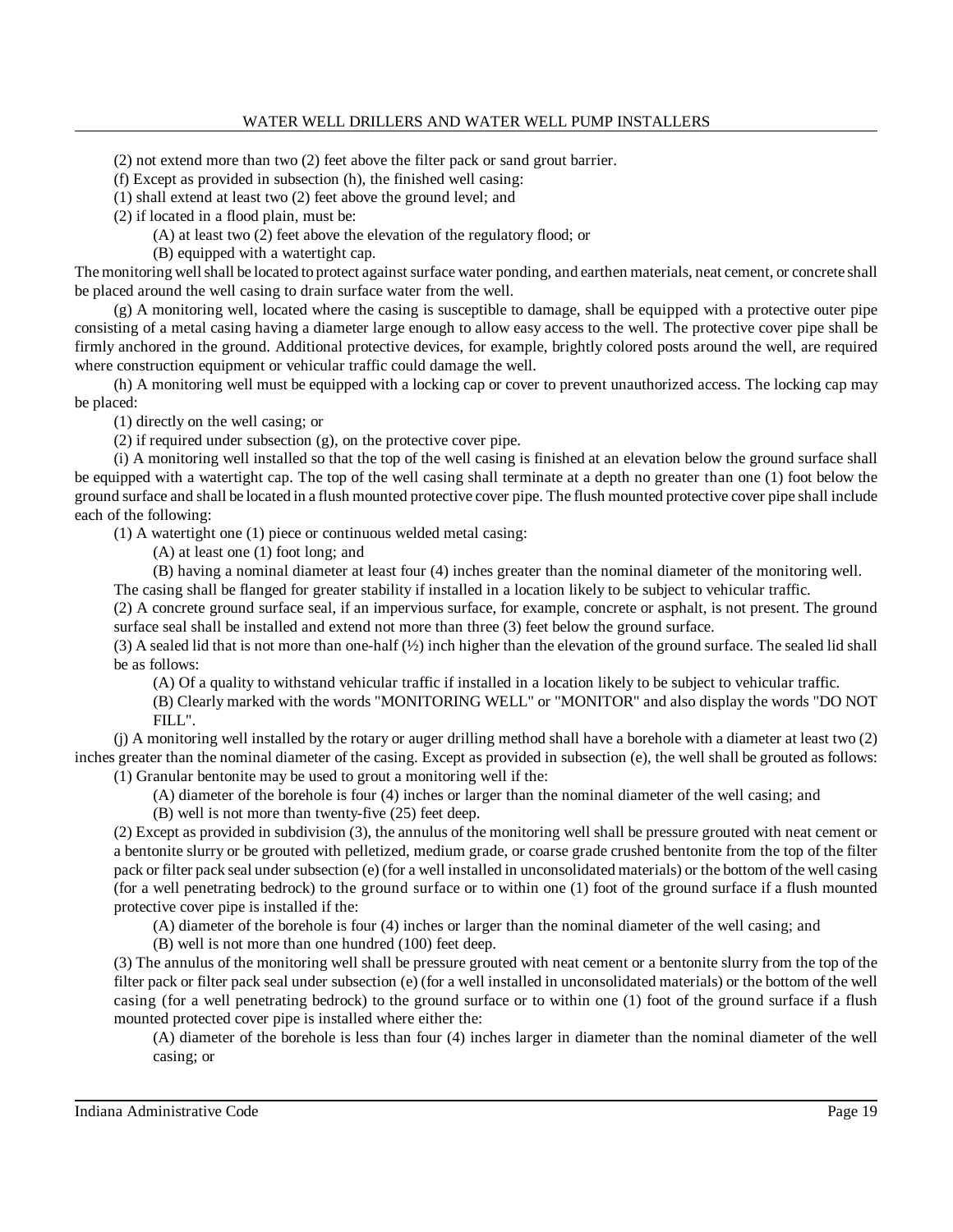(B) well is more than one hundred (100) feet deep.

(k) A monitoring well installed by the cable tool method shall be grouted as follows:

(1) The well casing shall be centered in a borehole:

(A) with a diameter of at least two (2) inches greater than the nominal diameter of the casing to be driven;

(B) dug at least three (3) feet, but not more than five (5) feet, below the ground surface; and

(C) filled with granular bentonite or a bentonite slurry during the installation of the casing.

Notwithstanding 312 IAC 13-5-1(c), bentonite slurrymaybe introduced into the borehole annulus bygravitymethods during the installation of the well casing.

(2) Grouting shall be performed as provided under subsection (i) if a larger diameter:

(A) temporary casing is used to install a smaller diameter permanent well casing; or

(B) borehole is drilled to install a smaller diameter well casing.

(l) A monitoring well installed by the direct push method must be constructed as follows:

(1) The well shall be equipped with a prepacked well screen.

(2) A sand grout barrier shall:

(A) be placed directly above the prepacked well screen in the annulus between the well casing (riser pipe) and the borehole wall as the probe rods are retracted;

(B) be installed to prevent bridging; and

(C) extend not more than two (2) feet above the top of the prepacked well screen.

(3) A filter pack seal may be installed under subsection (e) directly above the sand grout barrier.

(4) The remaining annulus between the well casing (riser pipe) and probe rods shall be pressure grouted with neat cement or a bentonite slurry from the top of the sand grout barrier or filter pack seal to:

(A) if a flush-mounted protective pipe is installed, within one (1) foot of the ground surface; or

(B) the ground surface.

(5) The probe rods shall be pulled during installation of the grout material.

(m) A monitoring well shall be developed following installation and before water samples are collected. This development shall be accomplished to produce water that is as free as practicable from the following:

(1) Sediment.

(2) Drill cuttings.

(3) Drilling fluids.

If a well is installed to monitor ground water quality, the well shall be adequately developed to present a representative sample of the water quality.

(n) Contaminated drill cuttings, fluids, and surge and wash waters produced in the drilling and development of a monitoring well shall be collected and contained to:

(1) prevent contamination of the area; and

(2) protect persons who might otherwise come in contact with these materials.

(o)Monitoring well construction and development equipment that comesin contact with contaminated water or contaminated geologic materials shall be cleaned with high-pressure hot water or steam, using inorganic soap or other suitable solvents, and rinsed thoroughly. Contaminated fluids or wash waters shall be collected and contained so that the result is not:

(1) contamination of the area; or

(2) a hazard to individuals who may come in contact with these materials.

(Natural Resources Commission; 312 IAC 13-8-3; filed Nov 22, 1999, 3:34 p.m.: 23 IR 770; errata filed Dec 30, 1999, 4:02 p.m.: 23 IR 1109; readopted filed Aug 4, 2005, 6:00 p.m.: 28 IR 3661; filed Jul 14, 2006, 1:23 p.m.: 20060809-IR-312050341FRA; *readopted filed May 20, 2011, 3:28 p.m.: 20110615-IR-312110002RFA; readopted filed Jul 19, 2017, 3:45 p.m.: 20170816-IR-312170132RFA)*

# **312 IAC 13-8-4 Dewatering wells**

Authority: IC 25-39-4-9 Affected: IC 25-39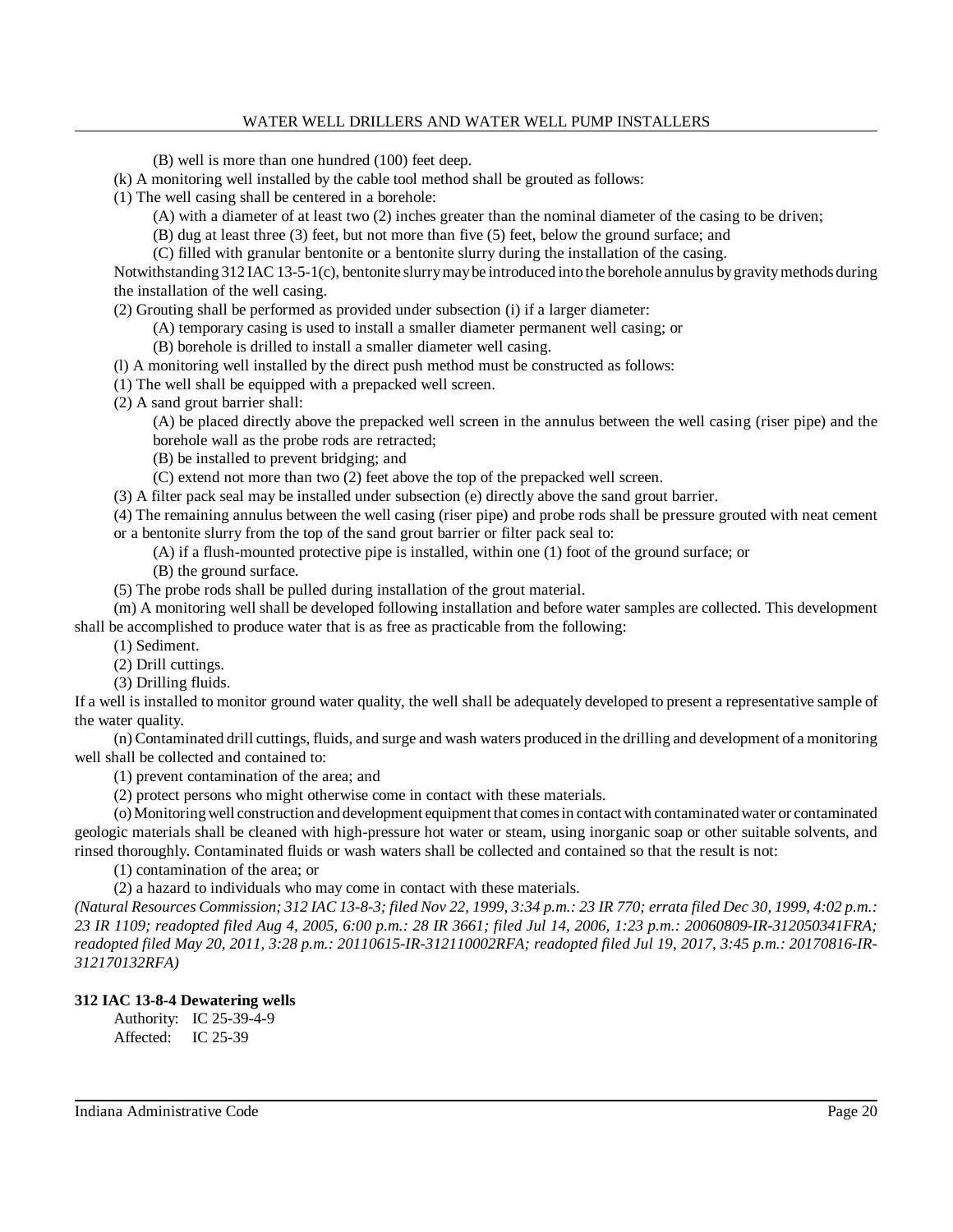Sec. 4. (a) This section establishes standards for dewatering wells which are in addition to the general requirements for drilling a well under this article.

(b) A dewatering well shall be equipped with casing having a nominal diameter of at least one and one-fourth (1¼) inches. The casing shall be clean and free of grease, oil, or other contaminants that would impact water quality.

(c) Upon installation, a dewatering well must be fittedwith a temporarycap which remainsin place until pumping equipment is installed. The cap shall be of a type that prevents vermin or other potential contaminants from entering the well.

(d) Earthen materials shall be placed around the well casing to drain surface water away from the dewatering well. *(Natural Resources Commission; 312 IAC 13-8-4; filed Nov 22, 1999, 3:34 p.m.: 23 IR 772; readopted filed Aug 4, 2005, 6:00 p.m.: 28 IR 3661; readopted filed May 20, 2011, 3:28 p.m.: 20110615-IR-312110002RFA; readopted filed Jul 19, 2017, 3:45 p.m.: 20170816-IR-312170132RFA)*

# **Rule 9. Well Disinfection**

#### **312 IAC 13-9-1 Disinfection procedures for drilled wells**

Authority: IC 25-39-4-2; IC 25-39-4-9 Affected: IC 25-39

Sec. 1. (a) Except as provided in subsection (d), the following procedures shall be used for the disinfection of drilled wells: (1) The amount of water in the well shall be determined by multiplying the gallons per foot by the number of feet of water in the well according to the following table:

| Diameter of Well in Inches Gallons Per Foot |      |
|---------------------------------------------|------|
| 2                                           | .16  |
| 3                                           | .37  |
| 4                                           | .65  |
| 5                                           | 1.00 |
| 6                                           | 1.50 |
| 8                                           | 2.60 |
| 10                                          | 4.10 |
| 12                                          | 6.00 |

(2) At least one hundred (100) parts per million of chlorine concentration in water are required for disinfection. For each one hundred (100) gallons of water in the well, the amount of chlorine liquid or compound shown in the following table shall be used:

| Laundry Bleach      | <b>Hypochlorite Granules</b> |
|---------------------|------------------------------|
| $(5.25\%$ chlorine) | $(70\%$ chlorine)            |
| 3 cups              | 2 ounces                     |

(3) The solution prepared under subdivision (2) shall be poured into the well to ensure the casing walls are wetted before the cover, cap, or seal is installed.

(4) Instead of the applications described in subdivisions (1) through (2), another application of chlorine may be substituted by a water well driller which results in a chlorine concentration of at least one hundred (100) parts per million.

(b) As used in this section, one (1) cup is equivalent to an eight (8) ounce measuring cup.

(c) As used in this section, one (1) ounce is equivalent to one (1) heaping tablespoon of granules.

(d) Thissection does not apply to a monitoring well or a dewatering well. *(Natural Resources Commission; 312 IAC 13-9-1;* filed Nov 22, 1999, 3:34 p.m.: 23 IR 772; readopted filed Aug 4, 2005, 6:00 p.m.: 28 IR 3661; readopted filed May 20, 2011, 3:28 *p.m.: 20110615-IR-312110002RFA; readopted filed Jul 19, 2017, 3:45 p.m.: 20170816-IR-312170132RFA)*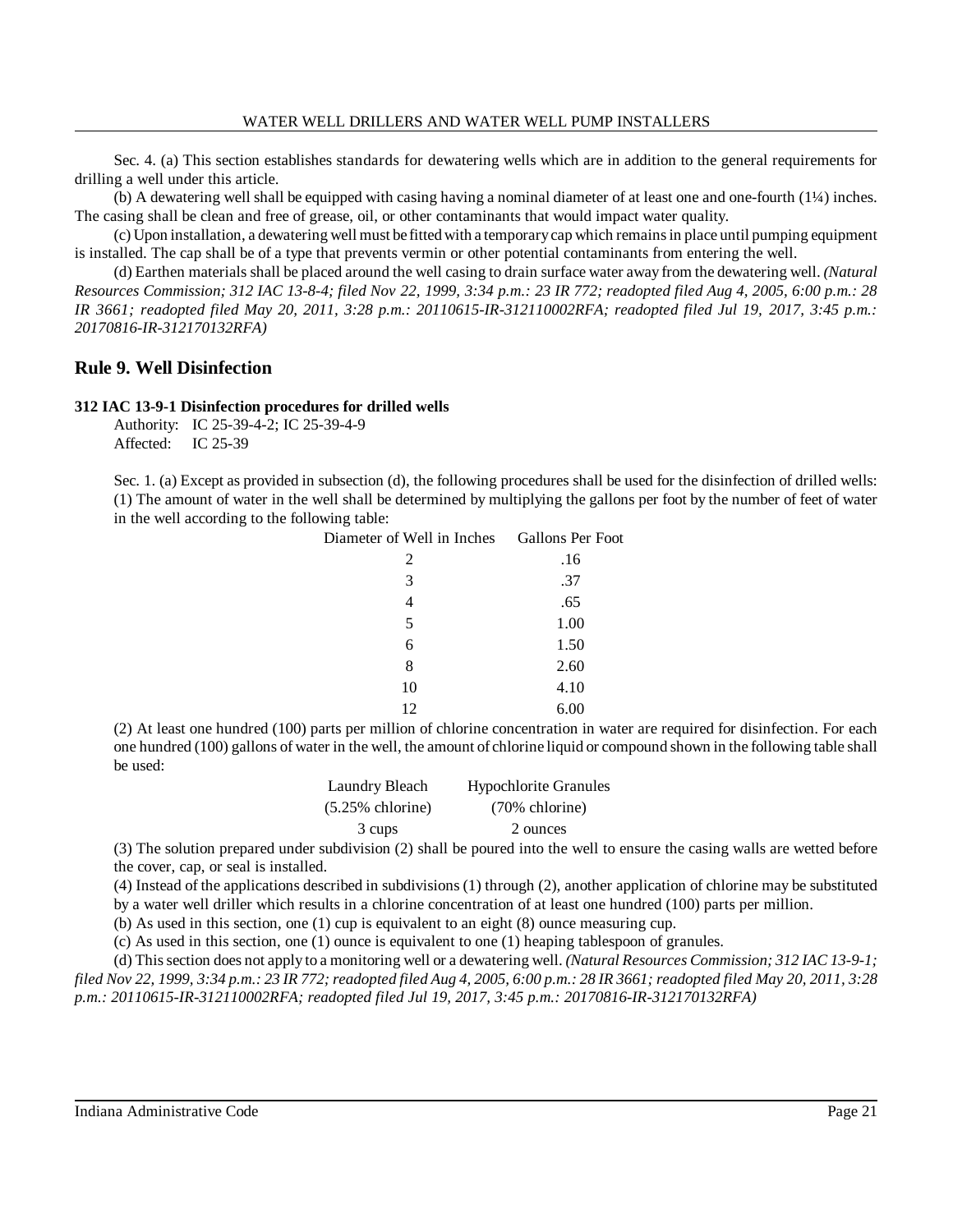### **312 IAC 13-9-2 Disinfection procedures for bucket wells**

Authority: IC 25-39-4-2; IC 25-39-4-9 Affected: IC 25-39

Sec. 2. The following procedures shall be used for the disinfection of bucket wells:

(1) The amount of disinfectant required is determined primarily by the amount of water in the well. The following table establishes the amount of chlorine to use for each foot of water in the well:

Diameter of well in feet 3 4 5 6 7 8 10 Amount of 5.25% laundry bleach to use per foot of water (in cups) 1.5 3 4.5 6 9 12 18 Amount of .70% hypochlorite (in cups) 1 2 3 4 6 8 12

(2) To determine the amount of bleach, multiply the amount of disinfectant indicated as determined by the diameter of the well times the number of feet of water in the well.

(3) The amount of bleach determined under subdivision (2) shall be added to approximately ten (10) gallons of water and splashed around the lining or wall of the well. The entire amount of disinfectant must be circulated so that the solution contacts all parts of the well.

(4) The top of the well must be sealed.

(5) Instead of the applications described in this section, another application of chlorine may be substituted which results in a chlorine concentration of one hundred (100) parts per million.

*(Natural Resources Commission; 312 IAC 13-9-2; filed Nov 22, 1999, 3:34 p.m.: 23 IR 772; readopted filed Aug 4, 2005, 6:00* p.m.: 28 IR 3661; readopted filed May 20, 2011, 3:28 p.m.: 20110615-IR-312110002RFA; readopted filed Jul 19, 2017, 3:45 p.m.: *20170816-IR-312170132RFA)*

# **Rule 10. Landowner Responsibility for Abandonment and Plugging of Wells**

# **312 IAC 13-10-1 Temporary abandonment of wells**

Authority: IC 25-39-4-2; IC 25-39-4-6; IC 25-39-4-9 Affected: IC 25-39

Sec. 1. A well which has not been used for more than three (3) months without being permanently abandoned must be sealed at or above the ground surface by a welded, threaded, or mechanically attached watertight cap. The well shall be maintained so that the well does not become a source or channel of ground water contamination. *(Natural ResourcesCommission; 312 IAC 13-10-* 1; filed Nov 22, 1999, 3:34 p.m.: 23 IR 772; readopted filed Aug 4, 2005, 6:00 p.m.: 28 IR 3661; readopted filed May 20, 2011, *3:28 p.m.: 20110615-IR-312110002RFA; readopted filed Jul 19, 2017, 3:45 p.m.: 20170816-IR-312170132RFA)*

# **312 IAC 13-10-2 Permanent abandonment of wells**

Authority: IC 14-10-2-4; IC 25-39-4 Affected: IC 25-39

Sec. 2. (a) A well abandoned before January 1, 1988, must be sealed at or above the ground surface by a welded, threaded, or mechanically attached watertight cap. The well shall be maintained so the well does not become a source or channel of ground water contamination. A well that poses a hazard to human health must also be plugged under subsection (c). A cased or uncased bucket well or a hand dug well (other than buried slab construction) that was abandoned before January 1, 1988, shall be closed in conformance with one (1) of the following procedures:

- (1) Covered with a reinforced concrete slab:
	- (A) at least four (4) inches thick; and

(B) having a diameter larger than the nominal diameter of the borehole or the well casing.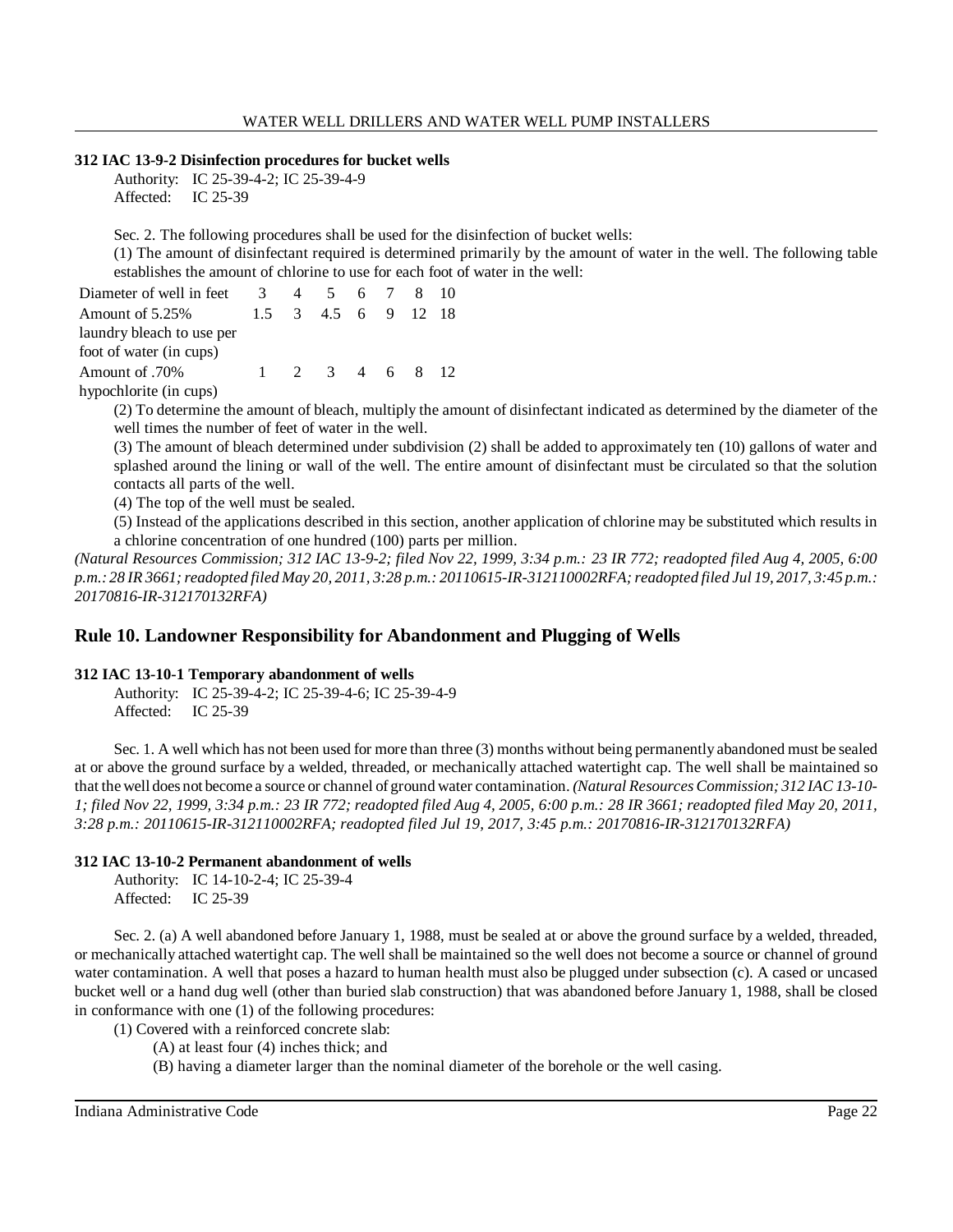(2) Equipped with a properly reinforced cover:

(A) constructed of pressure treated lumber;

(B) having dimensions larger than the nominal diameter of the borehole or well casing; and

(C) protected against the water with roofing or other water repelling materials that are properly maintained to ensure the integrity of the cover.

Closure shall not be performed under thissubdivision, however, if the cover is in direct contact with ground water or surface water.

(3) Closed as otherwise approved by the division.

(b) A well drilled before January 1, 1988, and abandoned before January 1, 1994, shall be as follows:

(1) Sealed at or above the ground surface by a welded, threaded, or mechanically attached watertight cap.

(2) Maintained so the well does not become a source or channel of ground water contamination.

A well that poses a hazard to human health must also be plugged under subsection (c).

(c) A well abandoned after December 31, 1987, shall be plugged by a water well driller or water well pump installer with an impervious grouting material to prevent the following:

(1) Migration of materials or fluids in the well.

(2) Loss of pressure in a confined aquifer.

(d) A well drilled after December 31, 1987, and not equipped with casing must be plugged by a water well driller within seventy-two (72) hours after completion.

(e) This subsection applies as follows to a cased or uncased well abandoned after December 31, 1987:

(1) The plugging material must consist of one (1) or a combination of the following:

(A) Neat cement with not more than five percent (5%) by weight of bentonite additive.

(B) Bentonite slurry, which can include polymers designed to retard swelling.

(C) Pelletized, medium grade, or coarse grade crushed bentonite.

(D) Other materials approved by the commission.

(2) The following methods apply:

(A) Cement and bentonite slurries shall be pumped into place in a continuous operation with a grout pipe introducing the plugging material at the bottom of the well and moving the pipe progressively upward as the well is filled.

(B) Plugging materials other than neat cement or bentonite slurry shall be installed in a manner to prevent bridging

of the well or borehole. The well or borehole shall be measured periodically throughout the plugging processto ensure that bridging does not occur.

(3) The following procedures apply:

(A) An abandoned well shall be disconnected from the water system. Any substance that may interfere with plugging shall be removed, if practicable.

(B) A well, other than:

(i) a monitoring well;

(ii) a dewatering well; or

(iii) an uncased borehole;

shall be chlorinated before abandonment as provided in 312 IAC 13-9-1.

(4) Unless otherwise approved by the department, a cased well shall be plugged as follows:

(A) With neat cement, bentonite slurry, or medium grade or coarse grade crushed or pelletized bentonite from the bottom of the well to within two (2) feet below the ground surface.

(B) The well casing shall be severed at least two (2) feet below the ground surface, and a cement plug larger in diameter than the borehole shall be:

(i) constructed over the borehole; and

(ii) covered with natural clay material to the ground surface.

(5) An uncased well (other than a borehole drilled by a bucket rig or a dewatering well governed by subdivision (8) or (9)) shall be filled with:

(A) natural clay materials;

(B) neat cement;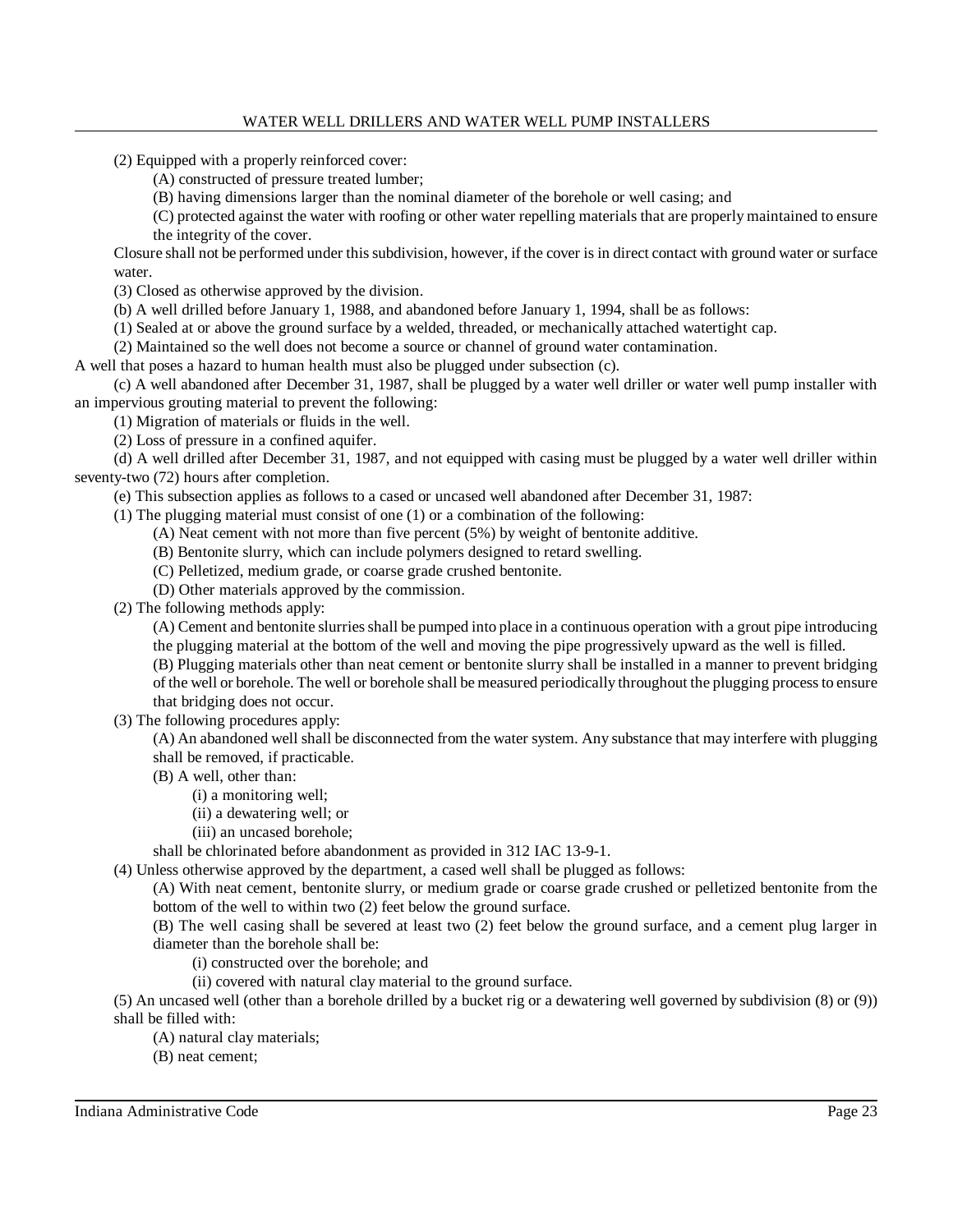(C) bentonite slurry; or

(D) medium grade or coarse grade crushed or pelletized bentonite;

from the bottom of the borehole to a depth of not less than twenty-five (25) feet below ground surface. The borehole shall be filled with neat cement or medium grade or coarse grade crushed or pelletized bentonite from a depth not lessthan twentyfive (25) feet below ground surface to within two (2) feet below ground surface. The remaining borehole shall be filled with natural clay material to ground surface.

(6) A cased or uncased monitoring well shall be plugged from the bottom of the well or borehole to the ground surface with a:

(A) bentonite slurry; or

(B) pelletized or coarse grade crushed bentonite.

(7) A bucket well shall be plugged as follows:

(A) A bucket well installed as buried slab construction shall be filled with gravel from the bottom of the well to within ten (10) feet below the ground surface. Neat cement, bentonite slurry, or pelletized, medium grade, or coarse grade crushed bentonite shall be installed in the casing or well pipe from not lessthan ten (10) feet below the ground surface to within two (2) feet below the ground surface. The well pipe shall be:

(i) severed at least two (2) feet below the ground surface; and

(ii) covered with a cement plug larger in diameter than the well pipe.

The remaining hole shall be filled with natural clay material to the ground surface.

(B) Bucket well construction:

(i) using casing with an inside diameter of less than twelve (12) inches extending the entire length of the borehole; and

(ii) equipped with a well screen;

shall be abandoned under subdivision (4)(A).

(C) An uncased borehole drilled by a bucket rig shall be filled with natural clay material:

(i) from the bottom of the hole to the ground surface; and

(ii) thoroughly tamped to minimize settling.

(D) For other than buried slab construction, a bucket well shall be filled with gravel from the bottom of the well to at least five (5) feet below ground surface. The top section of the concrete or tile well casing shall be removed to cause the top of the well to terminate below ground surface. The well shall be filled with at least one (1) foot of:

(i) neat cement;

(ii) bentonite slurry; or

(iii) pelletized, medium grade, or coarse grade crushed bentonite;

from at least five (5) feet below ground surface to the top of the well casing. The well casing shall be covered with a cement plug larger in diameter than the borehole. The remaining hole shall be filled with natural clay material to ground surface.

(8) If a dewatering well casing is removed following use, the remaining borehole shall initially be filled with granular, pelletized, medium grade, or coarse grade crushed bentonite a minimum of one (1) foot thick. The remainder of the borehole shall be:

(A) filled with natural earth materials obtained during the drilling process to the ground surface; and

(B) thoroughly tamped to minimize settling.

(9) If a dewatering well casing is removed following use and the well site will be excavated as part of the construction project, the remaining borehole shall be:

(A) filled with natural earth materials obtained during the drilling process to the ground surface; and

(B) thoroughly tamped to minimize settling.

(f) The division shall be notified in writing of a well abandonment within thirty (30) days after plugging is completed. (Natural Resources Commission; 312 IAC 13-10-2; filed Nov 22, 1999, 3:34 p.m.: 23 IR 773; readopted filed Aug 4, 2005, 6:00 p.m.: 28 IR 3661; filed Jul 14, 2006, 1:23 p.m.: 20060809-IR-312050341FRA; errata filed Apr 13, 2010, 2:06 p.m.: 20100428-IR-*312100231ACA; readopted filed May 20, 2011, 3:28 p.m.: 20110615-IR-312110002RFA; filed Dec 20, 2011, 1:55 p.m.: 20120118-IR-312110332FRA; readopted filed Jul 19, 2017, 3:45 p.m.: 20170816-IR-312170132RFA)*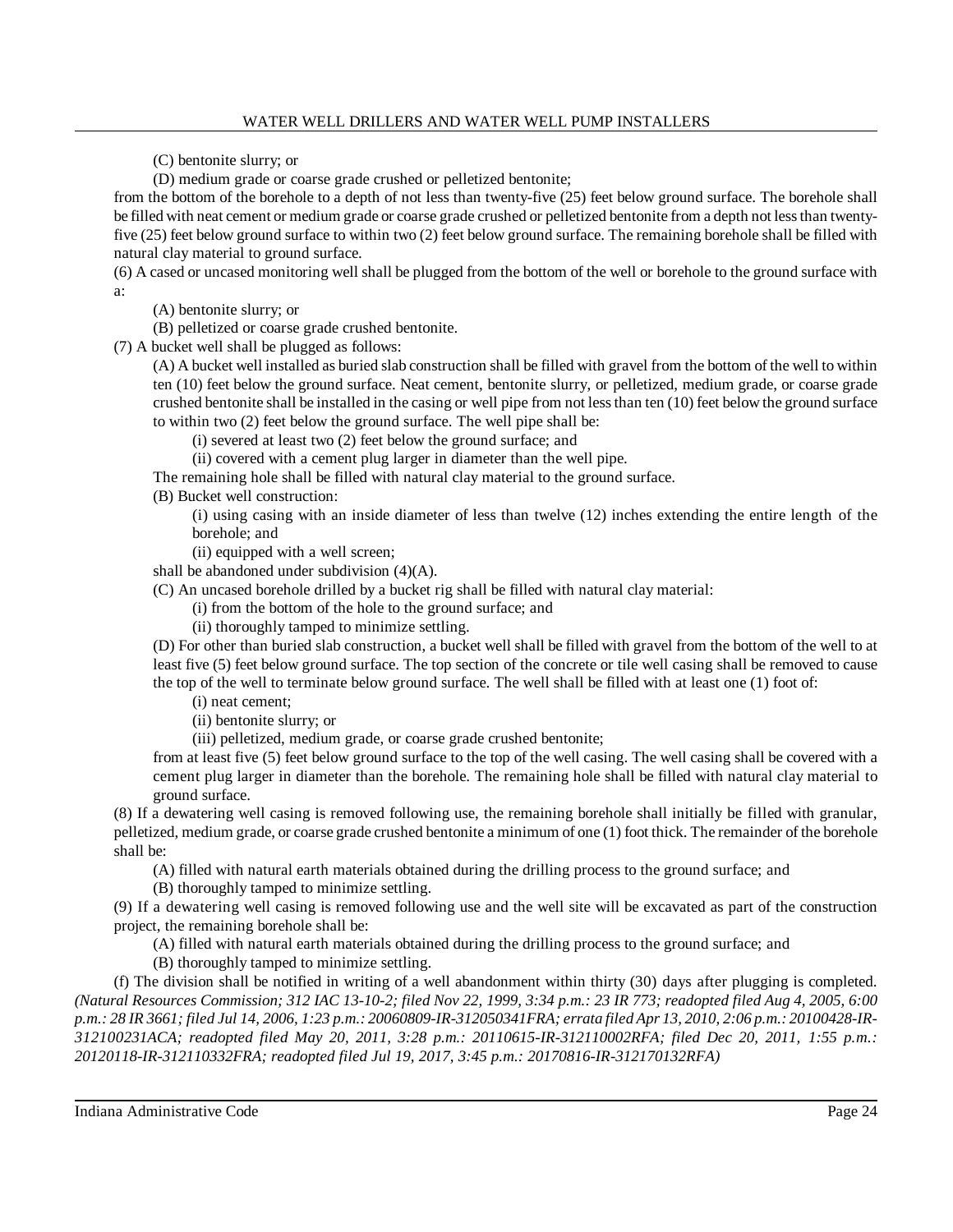# **Rule 11. Inspections**

#### **312 IAC 13-11-1 Inspections; compliance**

Authority: IC 25-39-4-2; IC 25-39-4-9 Affected: IC 25-39

Sec. 1. A conservation officer or another representative of the department may:

(1) observe the installation of a water well or pump; and

(2) inspect equipment used to drill a well or install a pump.

Work that does not comply with this article or IC 25-39 must be promptly corrected by the water well driller or water well pump installer. Work that is covered contrary to the request of a department representative must, upon request, be uncovered for inspection and replaced by the water well driller or pump installer. *(Natural Resources Commission; 312 IAC 13-11-1; filed Nov 22, 1999, 3:34 p.m.: 23 IR 774; readopted filed Aug 4, 2005, 6:00 p.m.: 28 IR 3661; readopted filed May 20, 2011, 3:28 p.m.: 20110615-IR-312110002RFA; filed Dec 20, 2011, 1:55 p.m.: 20120118-IR-312110332FRA; readopted filed Jul 19, 2017, 3:45 p.m.: 20170816-IR-312170132RFA)*

# **312 IAC 13-11-2 Inspections by the department of records of a water well driller or water well pump installer**

Authority: IC 25-39-4 Affected: IC 25-39

Sec. 2. A conservation officer or another representative of the department may, at any reasonable time, inspect any record maintained by a water well driller or water well pump installer that is needed to comply with IC 25-39 or this article. *(Natural* Resources Commission; 312 IAC 13-11-2; filed Nov 22, 1999, 3:34 p.m.: 23 IR 774; readopted filed Aug 4, 2005, 6:00 p.m.: 28 *IR 3661; readopted filed May 20, 2011, 3:28 p.m.: 20110615-IR-312110002RFA; filed Dec 20, 2011, 1:55 p.m.: 20120118-IR-312110332FRA; readopted filed Jul 19, 2017, 3:45 p.m.: 20170816-IR-312170132RFA)*

# **Rule 12. Enforcement**

# **312 IAC 13-12-1 Administrative enforcement**

Authority: IC 14-10-2-4; IC 25-39-4-2; IC 25-39-4-9 Affected: IC 4-21.5; IC 25-39

Sec. 1. (a) This rule governs enforcement of IC 25-39 and this article by the department under IC 4-21.5 and 312 IAC 3-1. (b) This rule does not limit the authority to enforce IC 25-39 and this article through any other lawful method.

(c) Thisrule does not establish a basisfor an action against a water well driller or water well pump installer by a person other than the department. (Natural Resources Commission; 312 IAC 13-12-1; filed Nov 22, 1999, 3:34 p.m.: 23 IR 774; readopted filed Aug 4, 2005, 6:00 p.m.: 28 IR 3661; readopted filed May 20, 2011, 3:28 p.m.: 20110615-IR-312110002RFA; filed Dec 20, 2011, *1:55 p.m.: 20120118-IR-312110332FRA; readopted filed Jul 19, 2017, 3:45 p.m.: 20170816-IR-312170132RFA)*

# **312 IAC 13-12-2 Suspension or revocation of a license as a water well driller or water well pump installer**

Authority: IC 14-10-2-4; IC 25-39-4-2; IC 25-39-4-9

Affected: IC 4-21.5-3-6; IC 4-21.5-4; IC 25-39-4

Sec. 2. (a) The division may seek to suspend or revoke the license of a water well driller or water well pump installer who has done any of the following:

(1) Acted as a well driller or water well pump installer without a license in violation of IC 25-39.

- (2) Secured a license through error or fraud.
- (3) Failed to comply with the requirements set forth in any of the following:

(A) IC 25-39-4-1, IC 25-39-4-2, IC 25-39-4-4, IC 25-39-4-5, or IC 25-39-4-6.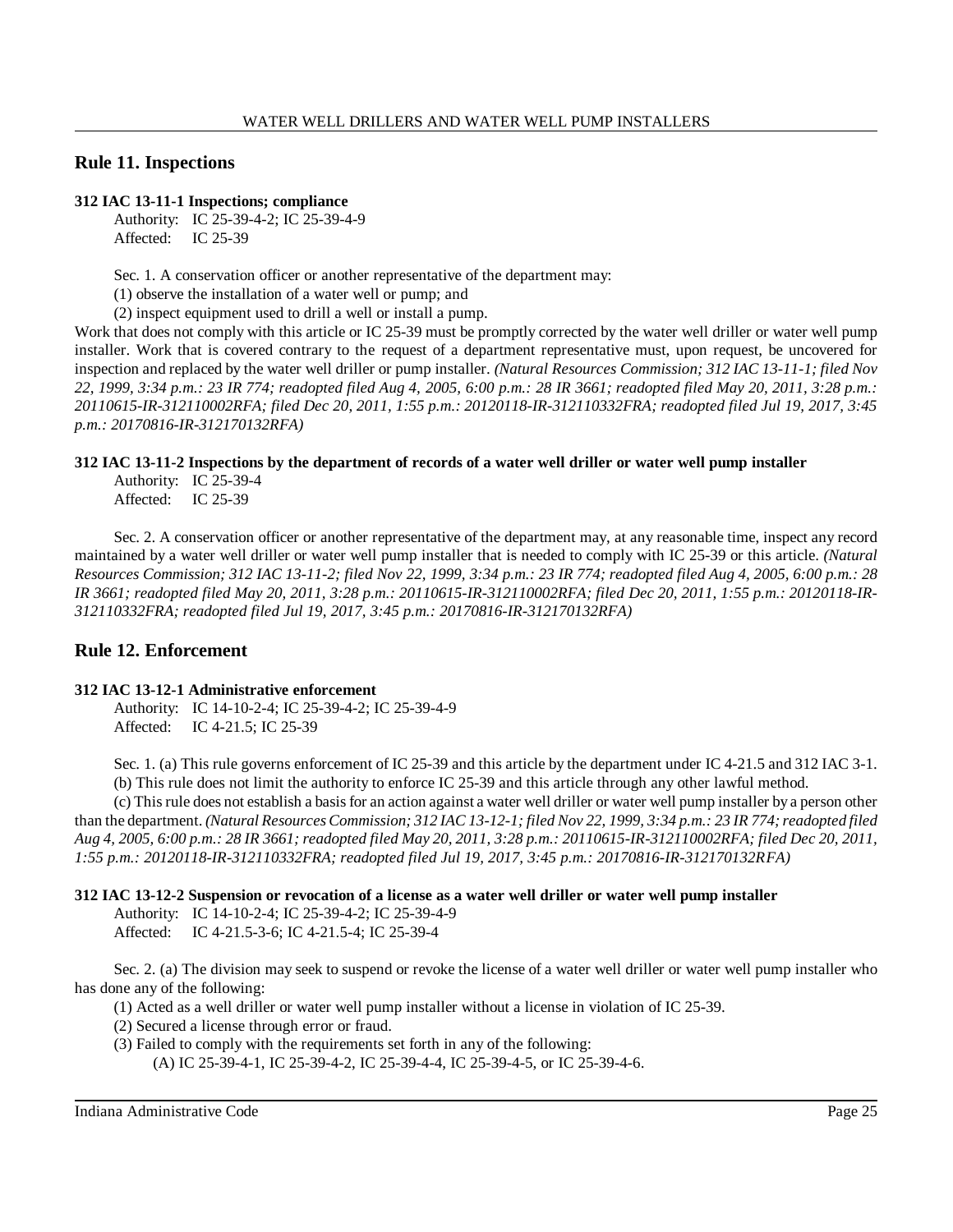(B) 312 IAC 13-2 through 312 IAC 13-10.

(b) An action under this section is governed by IC 4-21.5-3-6 and shall be initiated by the division with the issuance of a written notice directed to the person who is the subject of the action. The notice shall include the following:

(1) A brief description of the order for suspension or revocation. An order for a license suspension shall not exceed a period of effectiveness that exceeds ninety (90) days.

(2) A declaration that the recipient of the order may seek:

(A) a stay of effectiveness of the suspension or revocation;

(B) review of the suspension or revocation; or

(C) both a stay of effectiveness and review of the suspension or revocation;

by making a written request within eighteen (18) days of issuance addressed to:

Director, Division of Hearings

Natural Resources Commission

Indiana Government Center North

100 North Senate Avenue, Room N103

Indianapolis, Indiana 46204-2273.

(c) An order issued by the division under subsection (b) is effective fifteen (15) days after issuance unless the recipient of the order obtains a stay of effectiveness. This subsection does not preclude the department from issuing, under IC 4-21.5-4, an emergency or other temporary order with respect to the license. *(Natural Resources Commission; 312 IAC 13-12-2; filed Nov 22,* 1999, 3:34 p.m.: 23 IR 774; readopted filed Aug 4, 2005, 6:00 p.m.: 28 IR 3661; readopted filed May 20, 2011, 3:28 p.m.: *20110615-IR-312110002RFA; filed Dec 20, 2011, 1:55 p.m.: 20120118-IR-312110332FRA; readopted filed Jul 19, 2017, 3:45 p.m.: 20170816-IR-312170132RFA; errata filed Aug 16, 2017, 2:55 p.m.: 20170823-IR-312170389ACA)*

# **312 IAC 13-12-3 Denial of a new, renewal, or restoration license as a water well driller or water well pump installer**

Authority: IC 14-10-2-4; IC 25-39-4-2; IC 25-39-4-9 Affected: IC 4-21.5-3-5; IC 4-21.5-4; IC 25-39-4

Sec. 3. (a) The division may refuse to grant, renew, or restore a license to a person who has done any of the following:

- (1) Acted as a well driller or water well pump installer without a license in violation of IC 25-39.
- (2) Secured a license through error or fraud.
- (3) Failed to comply with the requirements set forth in any of the following:
	- (A) IC 25-39-4-1, IC 25-39-4-2, IC 25-39-4-4, IC 25-39-4-5, or IC 25-39-4-6.
	- (B) 312 IAC 13-2 through 312 IAC 13-10.

(b) An action under this section is governed by IC 4-21.5-3-5 and shall be initiated by the division with the issuance of a written notice directed to the applicant and to any person who has requested notice under IC 4-21.5-3-5(b)(4). The notice shall include the following:

(1) A brief description of the denial order and the basis for the denial.

- (2) A declaration that the recipient of the order may seek administrative review bymaking a written request within eighteen
- (18) days of issuance addressed to:

Director, Division of Hearings Natural Resources Commission

Indiana Government Center North

100 North Senate Avenue, Room N103

Indianapolis, Indiana 46204-2273.

(c) If:

(1) the division orders the denial of a license renewal; and

(2) a timely and sufficient application was made for renewal of the license;

the existing license does not expire until the commission has disposed of a proceeding. This subsection does not preclude the department from issuing, under IC 4-21.5-4, an emergencyor other temporaryorder with respect to the license. *(Natural Resources Commission; 312 IAC 13-12-3; filed Nov 22, 1999, 3:34 p.m.: 23 IR 775; readopted filed Aug 4, 2005, 6:00 p.m.: 28 IR 3661;*